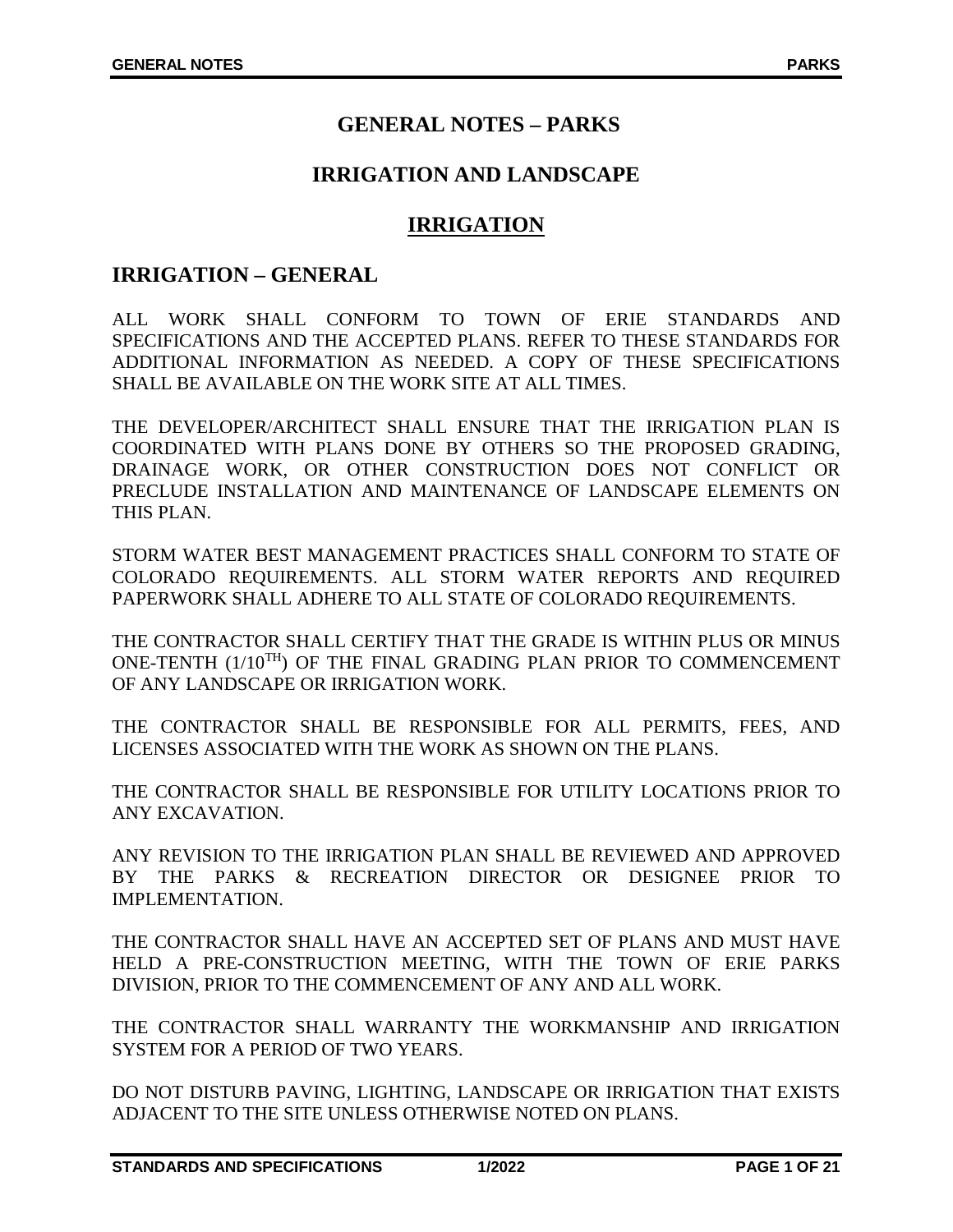THE CONTRACTOR SHALL IDENTIFY, VERIFY AND PROTECT CONTROL POINT. CONTRACTOR SHALL VERIFY LOCATION OF CONTROL POINT WEEKLY, AND THE ORIGINAL CONDITION OF CONTROL POINT PIN SHALL BE MAINTAINED THROUGHOUT ENTIRE PROJECT. LOCATION AND G.P.S. COORDINATES OF THE CONTROL POINT SHALL BE IDENTIFIED ON ALL PLANS AND AS-BUILTS.

THE IRRIGATION SYSTEM SHALL BE INSTALLED AFTER SOIL PREPARATION AND PRIOR TO PLANT MATERIALS.

## **IRRIGATION – INSPECTIONS**

FOR TOWN OF ERIE MAINTAINED TRACTS, THE CONTRACTOR SHALL BE RESPONSIBLE FOR THE SCHEDULING AND COORDINATION OF ALL REQUIRED INSPECTIONS WITH THE TOWN OF ERIE. REFER TO TOWN OF ERIE STANDARDS AND SPECIFICATIONS FOR ALL REQUIRED INSPECTIONS.

FOR TOWN OF ERIE MAINTAINED TRACTS, THE CONTRACTOR SHALL GIVE THE TOWN FORTY-EIGHT (48) HOURS NOTICE TO VISIT THE SITE AND PERFORM ALL INSPECTIONS. THIS DOES NOT PRECLUDE THE RIGHT OF THE TOWN TO MAKE INFORMAL INSPECTIONS AT ANY TIME. (LANDSCAPE – THE CONTRACTOR SHALL NOTIFY THE TOWN FOR INSPECTIONS OF MATERIAL AND SOIL PREPARATION)

THE IRRIGATION SYSTEM SHALL PASS A MAINLINE PRESSURE TEST AND COVERAGE TEST, AND A WATERING SCHEDULE WITH RUN TIMES AND APPLICATION RATES SHALL BE SUBMITTED PRIOR TO SODDING, SEEDING, OR PLANTING.

CONTRACTOR SHALL SCHEDULE PRESSURE TEST AT COMPLETION OF MAINLINE; MAINLINE SHALL HOLD AT ONE HUNDRED TWENTY (120) P.S.I. FOR TWO (2) HOURS.

ALL HOA/METRO DISTRICT MAINTAINED TRACTS SHALL BE INSPECTED BY A COLORADO LANDSCAPE ARCHITECT IN GOOD STANDING, AND PAID FOR BY THE DEVELOPER. ALL TOWN OF ERIE LANDSCAPE ACCEPTANCE PROCEDURES SHALL BE FOLLOWED.

# **IRRIGATION – AS-BUILTS**

APPROVED CONSTRUCTION DRAWINGS SHALL BE ON SITE AND UPDATED DAILY WITH AS-BUILT MARKUPS. CONTRACTOR SHALL MAKE AS-BUILTS AVAILABLE ON SITE TO TOWN STAFF FOR REVIEW AND INSPECTION IMMEDIATELY UPON REQUEST. RECORD ALL CHANGES WHICH ARE MADE FROM THE CONTRACT DRAWINGS. RECORD ALL REQUIRED INFORMATION ON AS-BUILT DRAWINGS. DO NOT USE THESE PRINTS FOR ANY OTHER PURPOSE.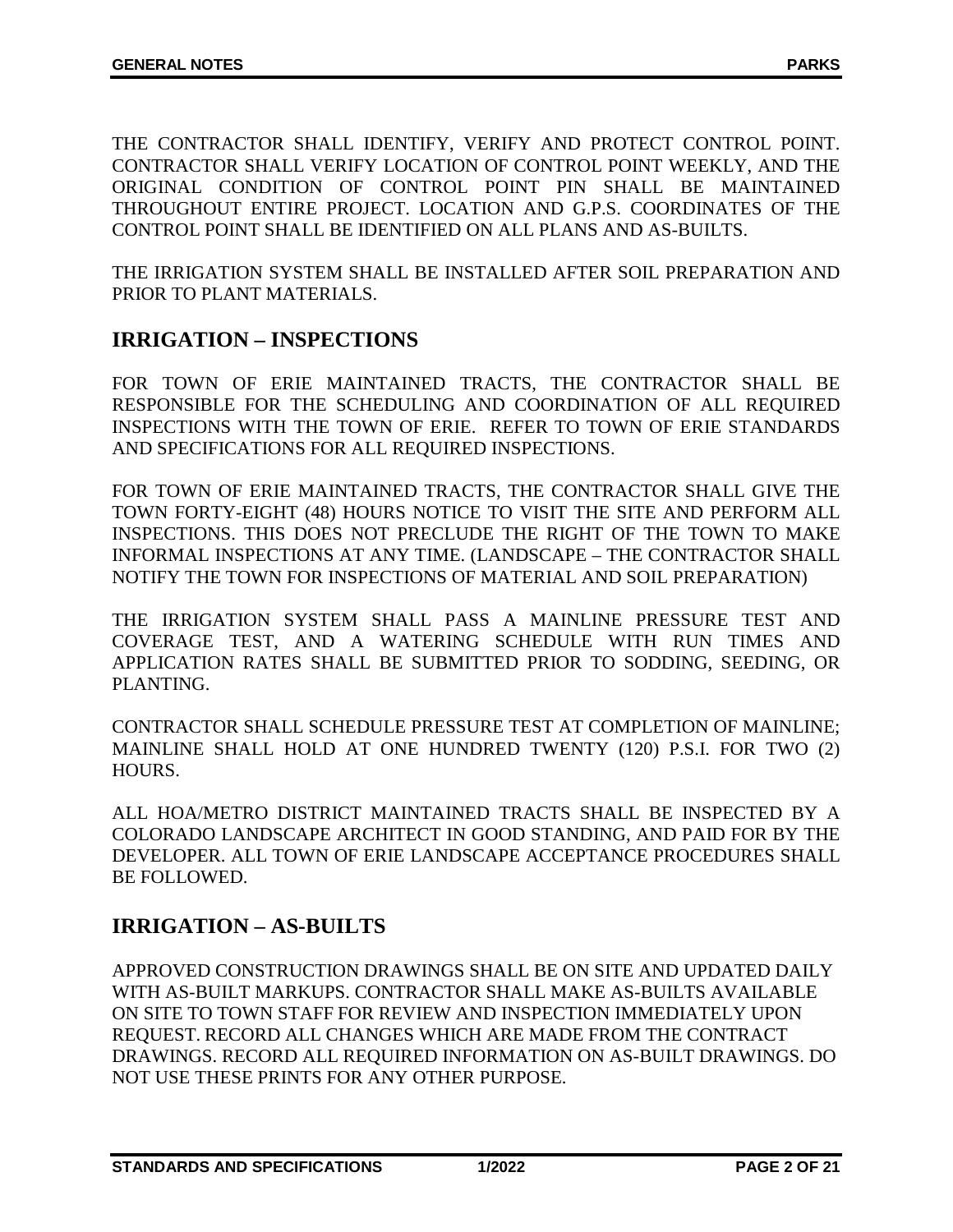CONTRACTOR SHALL SUBMIT A RED LINED PAPER SET OF AS-BUILTS (24" x 36") FOR REVIEW TO THE PARKS & RECREATION DIRECTOR OR DESIGNEE AND WILL NOT PROCEED WITH THE PRODUCTION OF FINAL AS-BUILTS UNTIL ACCEPTANCE AND ANY REQUIRED CHANGES HAVE BEEN MADE.

CONTRACTOR SHALL SUBMIT AN ELECTRONIC VERSION (CD/THUMB DRIVE) OF AS-BUILT PLAN DRAWINGS IN THE LATEST VERSION OF AUTOCAD AND PDF COMPATIBLE FORMAT PRIOR TO ENTERING THE WARRANTY PERIOD.

CONTRACTOR SHALL SUBMIT A FULL SET OF AS-BUILTS, WITH THE ACCURACY ATTESTED TO BY A REGISTERED LANDSCAPE ARCHITECT LICENSED TO PRACTICE IN COLORADO. ALL OF THE "AS-BUILT" DRAWINGS SHALL CONTAIN ONE OF THE FOLLOWING TWO STATEMENTS AS APPLICABLE:

> THIS PLAN, AND THE INFORMATION CONTAINED HEREIN, ACCURATELY REPRESENTS THE "AS-BUILT" CONDITION OR RECORD INFORMATION OF THE IMPROVEMENTS AS SHOWN AS OF  $\Box$  BY:

DATE SIGNATURE

**OR**

THIS PLAN, AND THE INFORMATION CONTAINED HEREIN, ACCURATELY REPRESENTS THE AS BUILT CONDITION FOR THE IMPROVEMENTS TO THE BEST OF THE CONTRACTORS OR OWNERS KNOWLEDGE.

BY: \_\_\_\_\_\_\_\_\_\_\_\_\_\_\_\_\_\_\_\_\_\_\_\_ \_\_\_\_\_\_\_\_\_\_

SIGNATURE DATE

FOR FURTHER INFORMATION, SEE SECTION 200 – ACCEPTANCE PROCEDURES OF THE TOWN OF ERIE STANDARDS AND SPECIFICATIONS.

## **IRRIGATION – MATERIALS**

REPLACEMENT PARTS SHALL MATCH PARTS BEING REPLACED, NO ALTERNATIVES WILL BE ALLOWED.

CONTROLLER GROUND WIRE SHALL BE NUMBER SIX (#6) BARE COPPER WIRE AND EIGHT (8) FEET AWAY FROM THE CONTROLLER PAD.

COMMON WIRE SHALL BE NUMBER TWELVE (#12) UF SINGLE STRAND DIRECT BURIAL PVC JACKETED COPPER WIRE.

## **IRRIGATION – INSTALLATION**

FOR TOWN OF ERIE MAINTAINED TRACTS, CONTRACTOR SHALL CONTACT PARKS DIVISION PRIOR TO COMMENCEMENT OF ANY AND ALL WORK.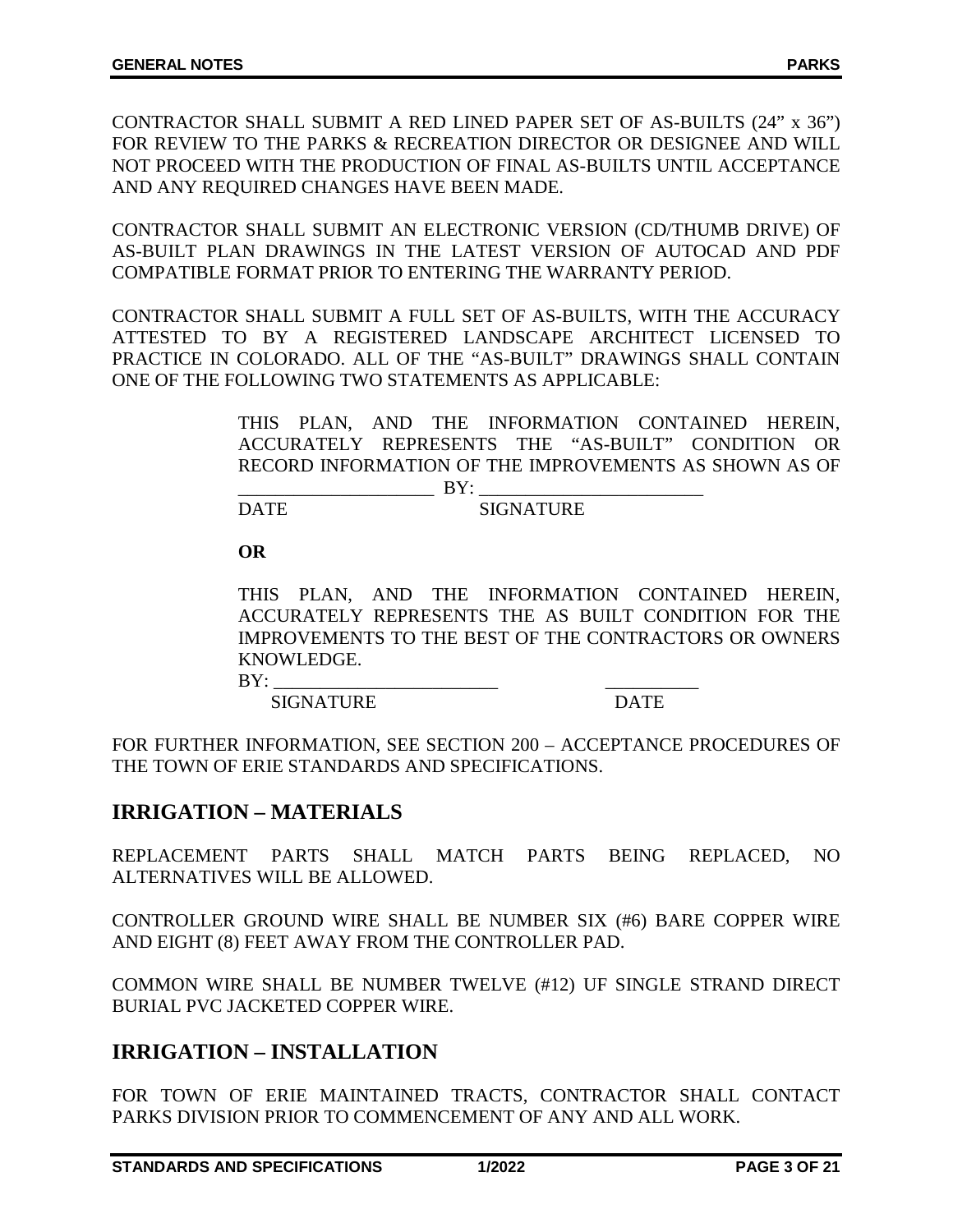FOR TOWN OF ERIE MAINTAINED TRACTS, CONTRACTOR SHALL CONTACT PARKS DIVISION PRIOR TO INSTALLATION OF BACKFLOW DEVICE/METER PIT.

ALL COPPER BELOW GRADE SHALL BE SILVER SOLDERED AT ELEVEN HUNDRED FORTY-FIVE (1145) DEGREES (BRAZED).

LOOP WIRE IN TRENCH EVERY ONE HUNDRED (100) FEET AND AT EVERY CHANGE IN DIRECTION OF PIPE.

ALL MAINLINE SHALL HAVE TWENTY-FOUR (24) INCH COVER, ROTOR LATERAL LINES SHALL HAVE EIGHTEEN (18) INCH COVER, AND POP-UPS SHALL HAVE TWELVE (12) INCH COVER.

ALL MAINLINE SHALL USE FORTY-FIVE (45) DEGREE FITTINGS. NINETY DEGREE (90) FITTINGS SHALL NOT BE USED ON MAINLINE UNLESS APPROVED BY THE PARKS & RECREATION DIRECTOR OR DESIGNEE.

ALL VALVES SHALL BE WITHIN THREE (3) INCHES FROM THE BOTTOM OF VALVE BOX LID AND THREE (3) INCH MINIMUM OF DEPTH FROM THE BOTTOM OF THE VALVE TO THE GRAVEL LAYER IN THE VALVE BOX.

ALL VALVE BOXES SHALL BE SET TO FINAL GRADE.

ALL QUICK COUPLERS SHALL BE AT PROPER OPERATING HEIGHT AND INSTALLED PER DETAIL P07.

ALL VALVE BOXES SHALL BE BRANDED WITH ASSOCIATED VALVE NUMBER.

ALL LINES (PIPE AND ELECTRICAL) SHALL BE SLEEVED UNDER HARDSCAPES.

## **IRRIGATION – MAINTENANCE**

THE CONTRACTOR SHALL ENSURE THAT ALL PLANT MATERIALS, SOD, AND SEEDED AREAS ARE WATERED AS NECESSARY UNTIL FINAL ACCEPTANCE HAS BEEN GRANTED.

CONTRACTOR SHALL BE RESPONSIBLE FOR MONTHLY WATER APPLICATION ADJUSTMENTS, CLEANING OF ALL FILTERS AND SCREENS, ANNUAL BACKFLOW PREVENTION TESTING, AND SPRING TURN ON AND WINTER BLOW OUTS DURING THE WARRANTY PERIOD.

IF APPLICABLE, CONTRACTOR SHALL BE RESPONSIBLE FOR THE COST OF ALL MAINTENANCE DURING THE WARRANTY PERIOD.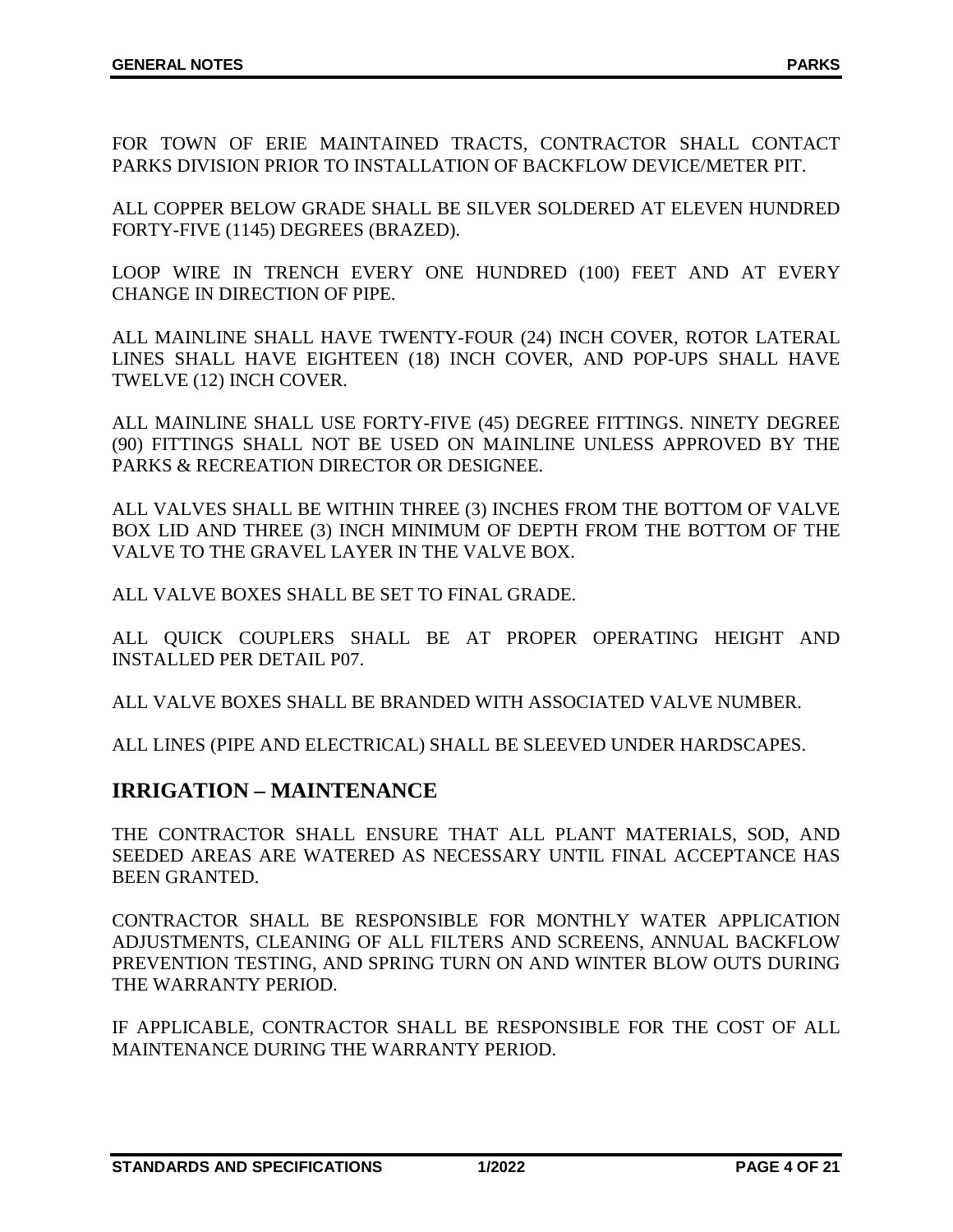# **LANDSCAPE**

### **LANDSCAPE – GENERAL**

ALL WORK SHALL CONFORM TO TOWN OF ERIE STANDARDS AND SPECIFICATIONS AND WITH THE ACCEPTED PLANS. REFER TO THESE STANDARDS FOR ADDITIONAL INFORMATION AS NEEDED. A COPY OF THESE SPECIFICATIONS SHALL BE AVAILABLE ON THE WORK SITE AT ALL TIMES.

THE DEVELOPER/ARCHITECT SHALL ENSURE THAT THE IRRIGATION PLAN IS COORDINATED WITH PLANS DONE BY OTHERS SO THE PROPOSED GRADING, DRAINAGE WORK, OR OTHER CONSTRUCTION DOES NOT CONFLICT NOR PRECLUDE INSTALLATION AND MAINTENANCE OF LANDSCAPE ELEMENTS ON THIS PLAN.

STORM WATER BEST MANAGEMENT PRACTICES SHALL CONFORM TO STATE OF COLORADO REQUIREMENTS. ALL STORM WATER REPORTS AND REQUIRED PAPERWORK SHALL ADHERE TO ALL STATE OF COLORADO REQUIREMENTS.

THE CONTRACTOR SHALL CERTIFY THAT THE GRADE IS WITHIN PLUS OR MINUS ONE-TENTH (1/10TH) OF THE FINAL GRADING PLAN PRIOR TO COMMENCEMENT OF ANY LANDSCAPE OR IRRIGATION WORK.

THE CONTRACTOR SHALL BE RESPONSIBLE FOR ALL PERMITS, FEES, AND LICENSES ASSOCIATED WITH THE WORK AS SHOWN ON THE PLANS.

THE CONTRACTOR SHALL BE RESPONSIBLE FOR UTILITY LOCATIONS PRIOR TO ANY EXCAVATION.

ANY REVISION TO THE IRRIGATION PLAN SHALL BE REVIEWED AND APPROVED BY THE PARKS & RECREATION DIRECTOR OR DESIGNEE PRIOR TO IMPLEMENTATION.

THE CONTRACTOR SHALL HAVE ACCEPTED SET OF PLANS, AND MUST HAVE HELD A PRE-CONSTRUCTION MEETING WITH THE TOWN OF ERIE PARKS DIVISION, PRIOR TO THE COMMENCEMENT OF ANY AND ALL WORK.

THE CONTRACTOR SHALL WARRANTY THE WORKMANSHIP AND IRRIGATION SYSTEM FOR A PERIOD OF TWO YEARS.

DO NOT DISTURB PAVING, LIGHTING, LANDSCAPE OR IRRIGATION THAT EXISTS ADJACENT TO THE SITE UNLESS OTHERWISE NOTED ON PLANS.

THE CONTRACTOR SHALL IDENTIFY, VERIFY AND PROTECT CONTROL POINT. CONTRACTOR SHALL VERIFY LOCATION OF CONTROL POINT WEEKLY AND THE ORIGINAL CONDITION OF CONTROL POINT PIN SHALL BE MAINTAINED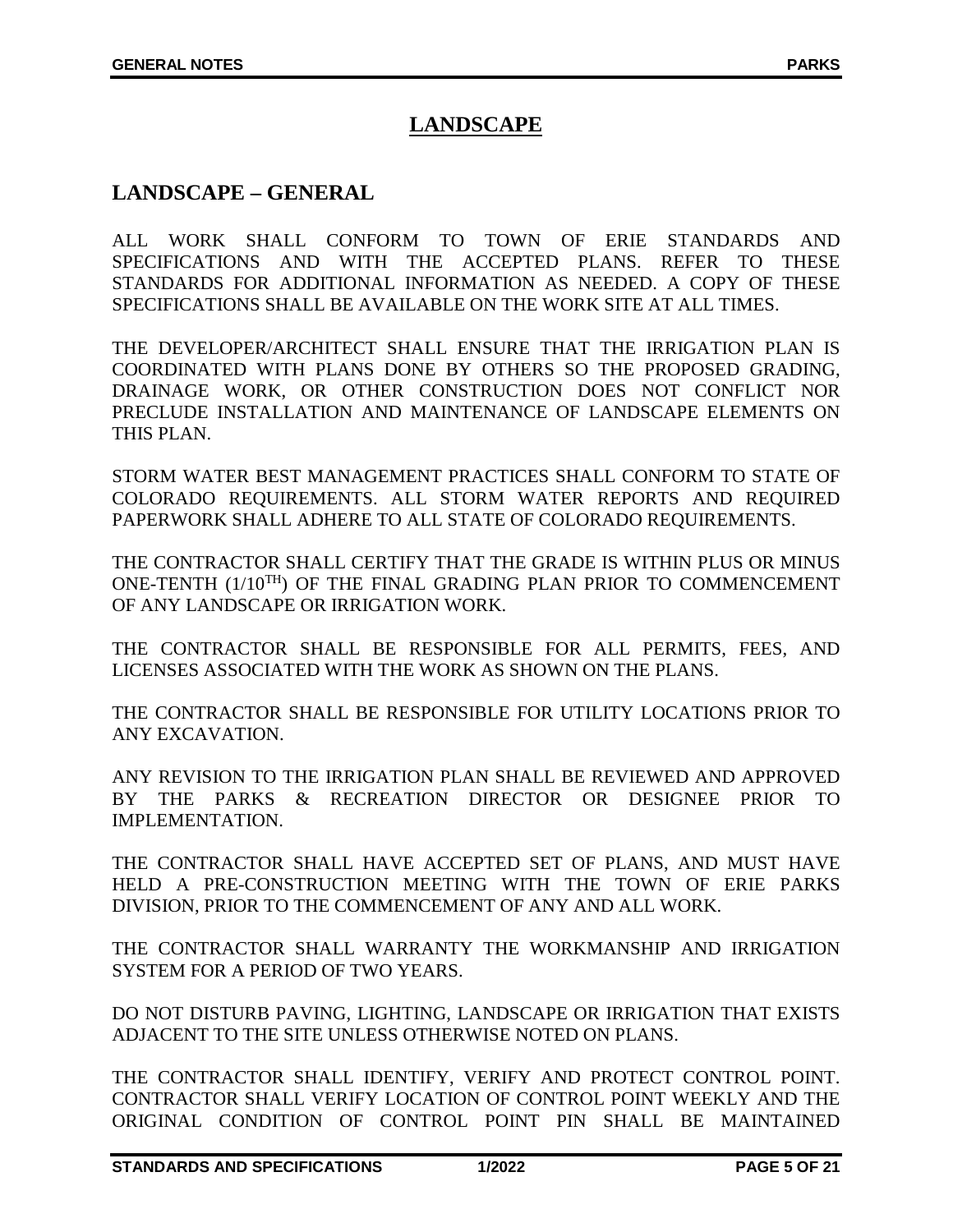THROUGHOUT ENTIRE PROJECT. LOCATION AND G.P.S. COORDINATES OF THE CONTROL POINT SHALL BE IDENTIFIED ON ALL PLANS AND AS-BUILTS.

GRAPHIC SYMBOLS SHALL PRESIDE OVER WRITTEN PLANT QUANTITIES.

ALL TREE SPECIES SHALL BE FROM THE TOWN OF ERIE APPROVED TREE LIST.

NATIVE PLANTS SHALL BE USED IN NATIVE SEED AREAS. REFER TO STANDARDS AND SPECIFICATIONS FOR COMPLETE SPECIES LIST.

ALL STREET TREE SPECIES AND THEIR LOCATIONS SHALL BE APPROVED BY THE PARKS & RECREATION DIRECTOR OR DESIGNEE FOR TREES PLANTED ADJACENT TO RESIDENTIAL HOMES WHETHER THEY ARE INSTALLED BY THE DEVELOPER, CONTRACTOR, OR HOMEOWNER.

NO ASH TREES SHALL BE PLANTED UNDER ANY CIRCUMSTANCES.

## **LANDSCAPE – INSPECTIONS**

FOR TOWN OF ERIE MAINTAINED TRACTS, THE CONTRACTOR SHALL BE RESPONSIBLE FOR THE SCHEDULING AND COORDINATION OF ALL REQUIRED INSPECTIONS WITH THE TOWN OF ERIE. REFER TO TOWN OF ERIE STANDARDS AND SPECIFICATIONS FOR ALL REQUIRED INSPECTIONS.

FOR TOWN OF ERIE MAINTAINED TRACTS, THE CONTRACTOR SHALL GIVE THE TOWN FORTY-EIGHT (48) HOURS NOTICE TO VISIT THE SITE AND PERFORM ALL INSPECTIONS. THIS DOES NOT PRECLUDE THE RIGHT OF THE TOWN TO MAKE INFORMAL INSPECTIONS AT ANY TIME. LANDSCAPE – THE CONTRACTOR SHALL NOTIFY THE TOWN FOR INSPECTIONS OF MATERIAL AND SOIL PREPARATION.

SOD SHALL BE INSTALLED FOR A MINIMUM OF THREE (3) WEEKS PRIOR TO CALLING FOR INSPECTIONS.

ALL HOA/METRO DISTRICT MAINTAINED TRACTS SHALL BE INSPECTED BY A COLORADO LANDSCAPE ARCHITECT IN GOOD STANDING, AND PAID FOR BY THE DEVELOPER. ALL TOWN OF ERIE LANDSCAPE ACCEPTANCE PROCEDURES SHALL BE FOLLOWED.

# **LANDSCAPE – AS-BUILTS**

APPROVED CONSTRUCTION DRAWINGS SHALL BE ON SITE AND UPDATED DAILY WITH AS-BUILT MARKUPS. CONTRACTOR SHALL MAKE AS-BUILTS AVAILABLE ON SITE TO TOWN STAFF FOR REVIEW AND INSPECTION IMMEDIATELY UPON REQUEST. RECORD ALL CHANGES WHICH ARE MADE FROM THE CONTRACT DRAWINGS. RECORD ALL REQUIRED INFORMATION ON AS-BUILT DRAWINGS. DO NOT USE THESE PRINTS FOR ANY OTHER PURPOSE.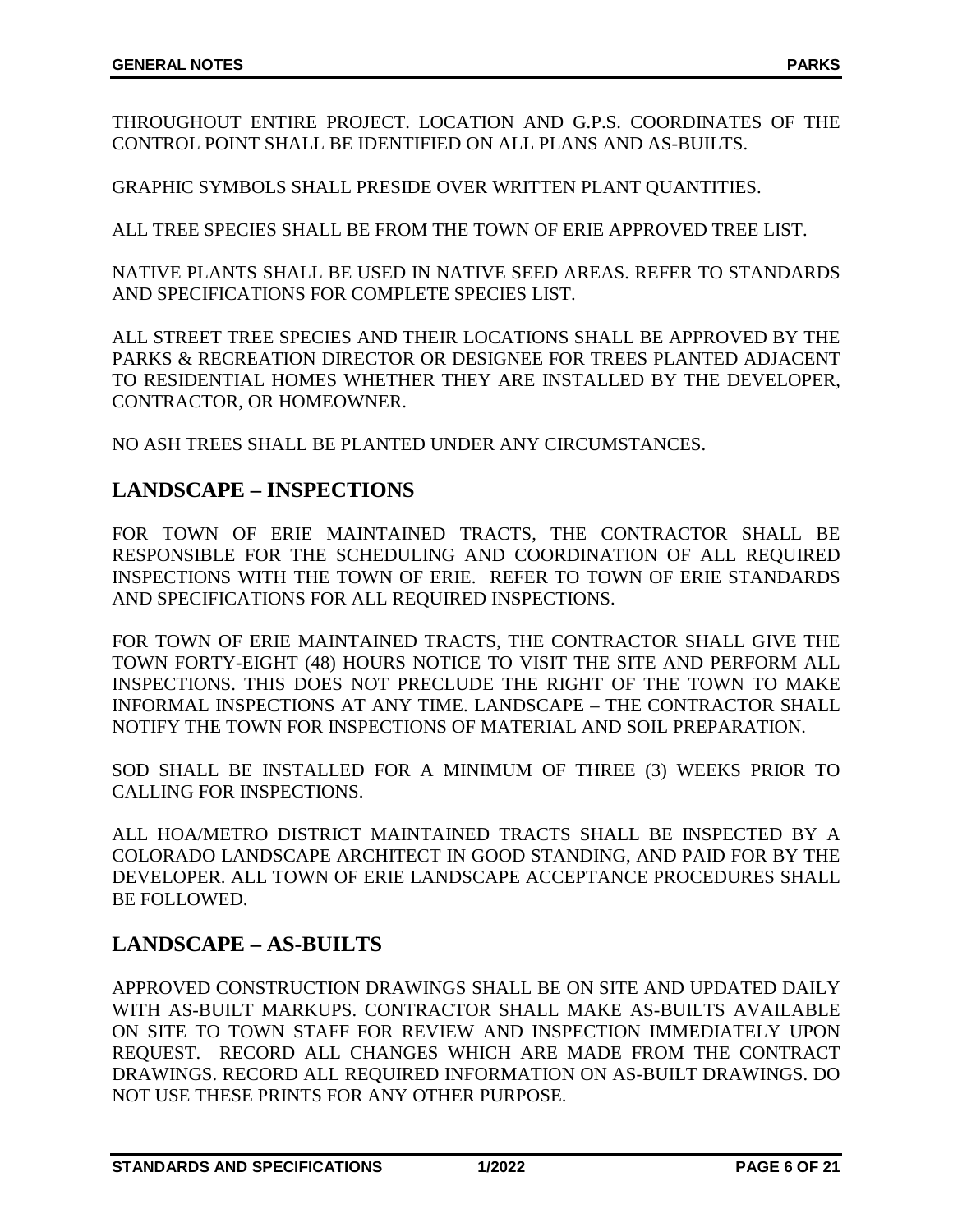CONTRACTOR SHALL SUBMIT A RED LINED PAPER SET OF AS-BUILTS (24" X 36") FOR REVIEW TO THE PARKS & RECREATION DIRECTOR OR DESIGNEE, AND WILL NOT PROCEED WITH THE PRODUCTION OF FINAL AS-BUILTS UNTIL ACCEPTANCE AND ANY REQUIRED CHANGES HAVE BEEN MADE.

CONTRACTOR SHALL SUBMIT AN ELECTRONIC VERSION (CD/THUMB DRIVE) OF AS-BUILT PLAN DRAWINGS IN THE LATEST VERSION OF AUTOCAD AND PDF COMPATIBLE FORMAT PRIOR TO ENTERING THE WARRANTY PERIOD.

CONTRACTOR SHALL SUBMIT A FULL SET OF AS-BUILTS, WITH THE ACCURACY ATTESTED TO BY A REGISTERED LANDSCAPE ARCHITECT LICENSED TO PRACTICE IN COLORADO. ALL OF THE "AS-BUILT" DRAWINGS SHALL CONTAIN ONE OF THE FOLLOWING TWO STATEMENTS, AS APPLICABLE:

> THIS PLAN, AND THE INFORMATION CONTAINED HEREIN, ACCURATELY REPRESENTS THE "AS-BUILT" CONDITION OR RECORD INFORMATION OF THE IMPROVEMENTS AS SHOWN AS OF  $\overline{\mathbf{BY}}$ :

DATE SIGNATURE

OR

THIS PLAN AND THE INFORMATION CONTAINED HEREON ACCURATELY REPRESENTS THE AS-BUILT CONDITION FOR THE IMPROVEMENTS TO THE BEST OF THE CONTRACTORS OR OWNERS KNOWLEDGE.

BY: \_\_\_\_\_\_\_\_\_\_\_\_\_\_\_\_\_\_\_\_\_\_\_\_ \_\_\_\_\_\_\_\_\_\_

SIGNATURE DATE

FOR FURTHER INFORMATION, SEE SECTION 200 – ACCEPTANCE PROCEDURES OF THE TOWN OF ERIE STANDARDS AND SPECIFICATIONS.

## **LANDSCAPE – MATERIAL SPECIFICATIONS**

### SUBMITTALS

CONTRACTOR SHALL FURNISH MATERIAL SAMPLES (MULCH, AMENDMENTS, EDGING, ETC.) UPON REQUEST BY THE TOWN.

### MULCH

WOOD CHIP MULCH SHALL BE OF A HIGH QUALITY FIBROUS NATURE, SUCH AS SHREDDED WOOD CHIPS OR SHAVINGS, WHICH ARE BETWEEN ONE (1) INCH AND FOUR (4) INCHES IN LENGTH. MULCH SHALL BE CLEAN AND FREE OF SOIL OR MAN-MADE DEBRIS.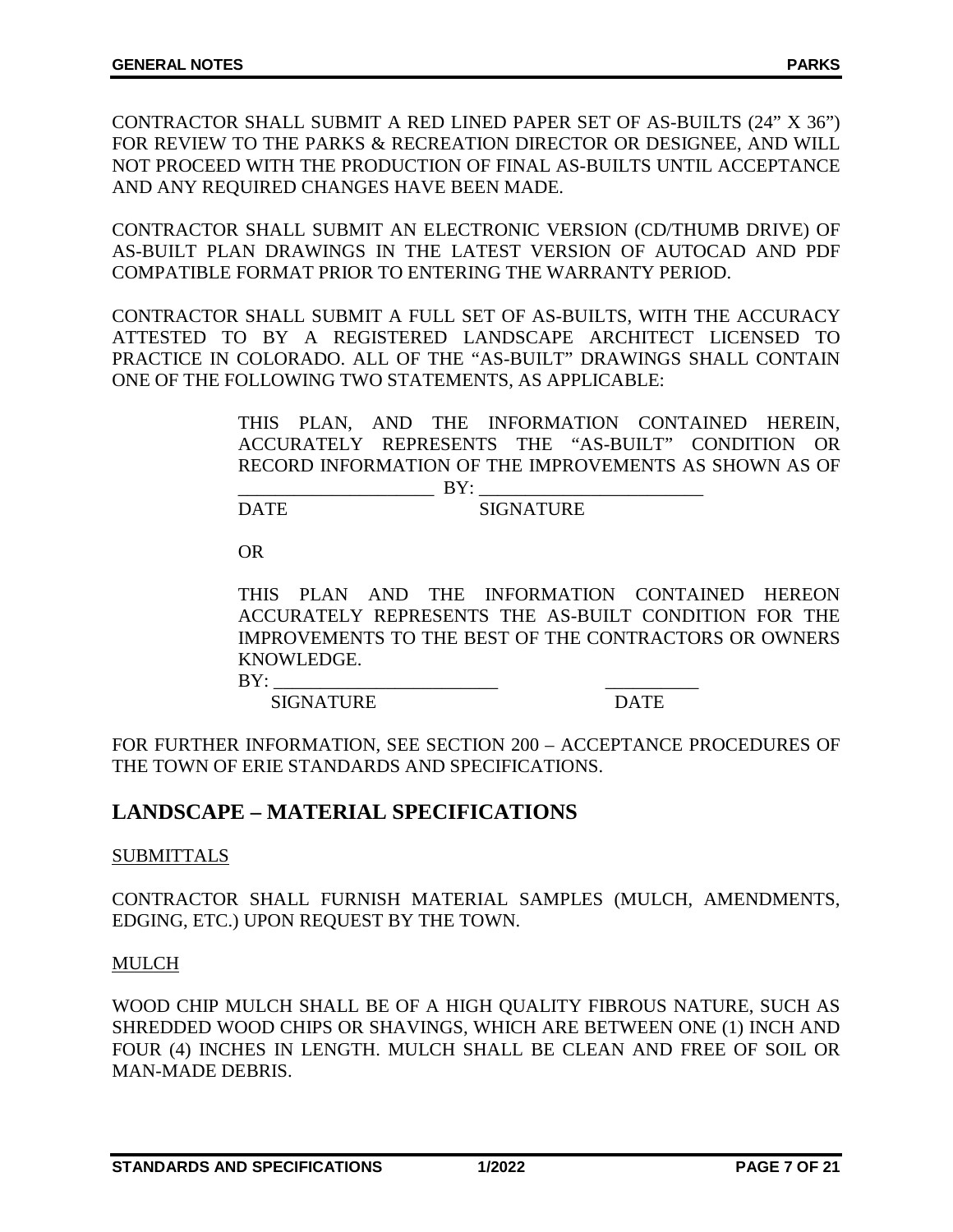ROCK MULCH SHALL BE CLEAN, THREE-QUARTER (3/4) TO TWO (2) INCH ROUNDED, WASHED RIVER ROCK. ROCK COBBLE SHALL BE TWO TO FOUR (2-4) INCH OR THREE TO SIX (3-6) INCH WASHED COBBLE ROCK MULCH, AND COBBLE SHALL BE CLEAN AND FREE OF SOIL OR MAN-MADE DEBRIS, AND SHALL BE OF GOOD QUALITY. ALL ROCK MULCH OR COBBLE SAMPLES SHALL HAVE THE SIZE, PRODUCT NAME AND SUPPLIER LISTED WITH THE SAMPLE PROVIDED.

#### EDGING

EDGING SHALL BE STANDARD, NOT ROLL TOP, THREE-SIXTEENTHS BY SIX (3/16 X 6) INCH GREEN PAINTED STEEL.

#### STAKING MATERIALS

| <b>STAKES:</b>    | SIX (6) FOOT STEEL TEE POSTS FOR DECIDUOUS TREES. |
|-------------------|---------------------------------------------------|
|                   | TWO (2) FOOT STEEL TEE POSTS FOR EVERGREEN TREES  |
| STRAPS:           | GREEN WOVEN POLYPROPYLENE STRAP; 900 LB BREAK     |
|                   | STRENGTH (DEEPROOT ARBORTIE 7 OR APPROVED         |
|                   | EQUAL).                                           |
| <b>POST CAPS:</b> | SHALL BE INSTALLED ON THE TOP OF ALL STEEL TEE    |
|                   | STAKES REGARDLESS OF THE STAKE LENGTH.            |

#### LANDSCAPE FABRIC

ALL LANDSCAPE FABRIC SHALL BE TYPAR 3401 4 OUNCE/SQ. YARD GEO-TEXTILE POLYPROPYLENE FABRIC OR AN APPROVED EQUIVALENT.

ALL SEAMS IN THE FABRIC SHALL OVERLAP A MINIMUM OF TWELVE (12) INCHES. LANDSCAPE FABRIC PINS WILL BE USED A MINIMUM OF EVERY THREE (3) FEET ALONG THE EDGE OF THE FABRIC AS WELL AS A MINIMUM OF THREE (3) FEET ON CENTER THROUGHOUT THE FABRIC.

FABRIC USED UNDER CRUSHER FINES TRAILS SHALL BE STAKED AS FOLLOWS: LANDSCAPE FABRIC PINS WILL BE USED A MINIMUM OF EVERY TEN (10) FEET ALONG THE EDGE OF THE FABRIC. ADDITIONAL PINS WILL BE ADDED THROUGHOUT THE FABRIC AS NECESSARY DEPENDING ON THE WIDTH OF THE TRAIL BUT NO LESS THAN (10) FEET ON CENTER.

#### SOD

SOD SHALL CONSIST OF A BLEND OF AT LEAST FOUR (4) VARIETIES OF BLUEGRASS. THIS BLEND IS TO BE APPROVED BY THE PARKS & RECREATION DIRECTOR OR DESIGNEE.

SOD SHALL BE STRONGLY ROOTED AND FREE OF NOXIOUS WEEDS, UNDESIRABLE PLANTS, ROOTS, STONES, AND OTHER FOREIGN MATERIALS THAT WILL BE DETRIMENTAL OR WILL HINDER THE PROPER DEVELOPMENT OF THE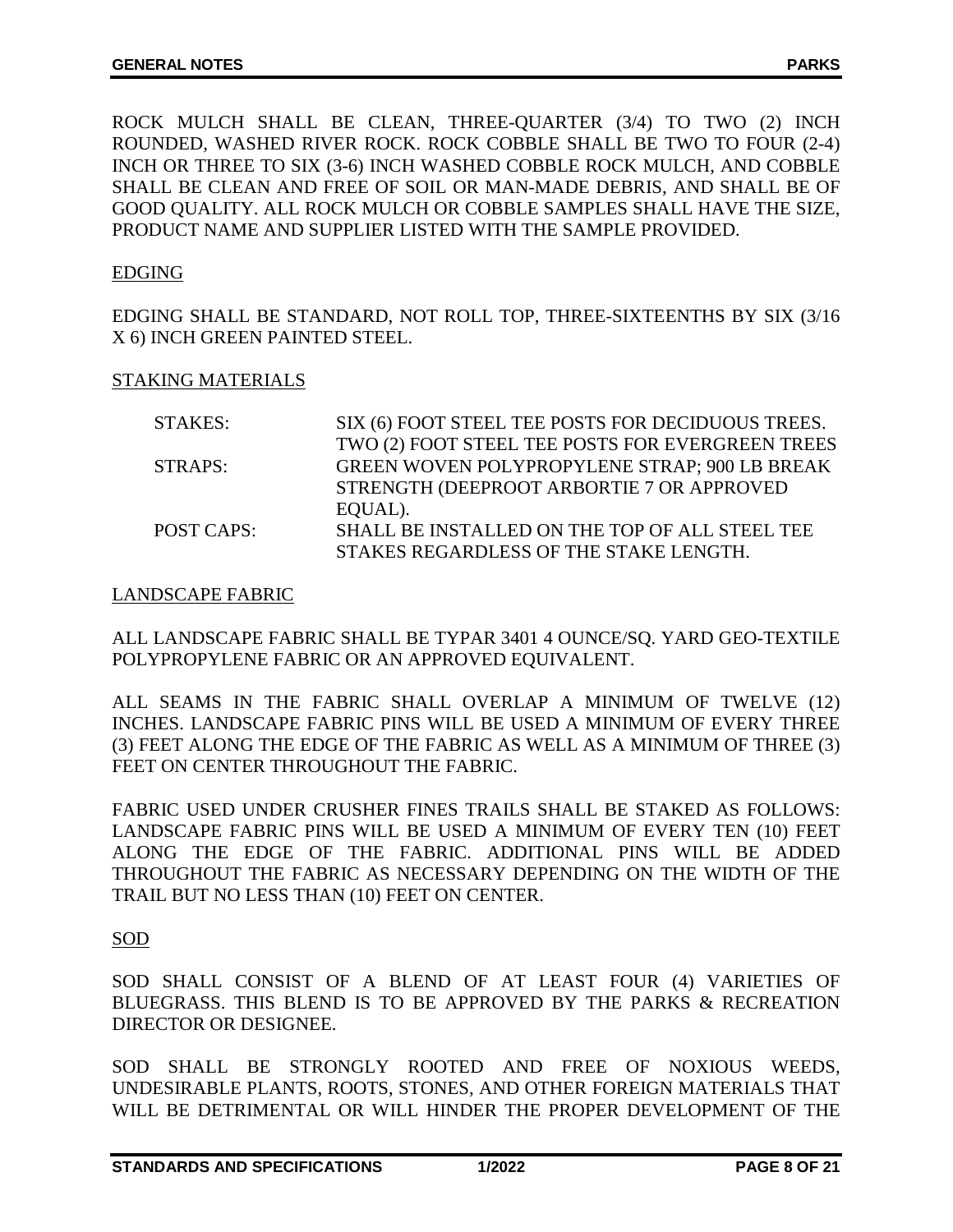SOD. SEE SECTIONS 1023.00 AND 1043.00 WITHIN THE TOWN OF ERIE STANDARDS AND SPECIFICATIONS FOR FURTHER INFORMATION.

### **EXECUTION**

### SOIL AMENDMENTS

PRIOR TO THE INSTALLATION OF PLANT MATERIAL, SOD, OR SEED, THE CONTRACTOR SHALL THOROUGHLY TILL EXISTING MATERIALS. THE CONTRACTOR SHALL THEN THOROUGHLY INCORPORATE ORGANIC AMENDMENTS AT A RATE OF FIVE (5) CU. YARDS PER THOUSAND (1000) FEET FOR ALL LANDSCAPED AREAS AND AT A RATE OF THREE (3) CU. YARDS PER THOUSAND (1000) FEET FOR ALL NATIVE AREAS.

THE FOLLOWING IS A LIST OF THE REQUIRED SOIL PREPARATION INSPECTIONS IN THEIR ORDER:

- 1. THE CONTRACTOR SHALL CERTIFY THAT THE GRADE IS WITHIN PLUS OR MINUS ONE-TENTH (1/10<sup>TH</sup>) OF THE FINAL GRADING PLAN PRIOR TO COMMENCEMENT OF ANY LANDSCAPE OR IRRIGATION WORK.
- 2. AFTER FIRST CULTIVATION
- 3. AFTER APPLICATION OF SPECIFIED ORGANIC MATERIALS
- 4. AFTER SECOND CULTIVATION
- 5. AFTER FINAL GRADE IS COMPLETED

ANY WORKMANSHIP DEEMED BY THE TOWN TO BE FAULTY OR NOT IN ACCORDANCE WITH THE ACCEPTED PLANS AND THE TOWN OF ERIE STANDARDS AND SPECIFICATIONS SHALL BE CORRECTED AT THIS TIME.

FOR TOWN OF ERIE TRACTS, TO BE MAINTAINED BY THE TOWN AFTER THE APPLICABLE WARRANTY PERIOD, THE TOWN SHALL INSPECT ALL MANURE ORGANIC MATERIALS, SEED AND SEED TAGS, MULCH, AND FERTILIZER UPON DELIVERY TO THE SITE. ANY UNSATISFACTORY MATERIALS SHALL BE REMOVED AND REPLACED WITH MATERIALS CONFORMING TO THE STANDARDS AND SPECIFICATIONS. WEIGHT TICKETS FOR ALL MATERIALS SHALL BE SUBMITTED TO THE TOWN AND CONFIRMATION IS REQUIRED BY TOWN INSPECTORS PRIOR TO SPREADING THE MATERIALS.

### NATIVE SEEDING

DORMANT NATIVE SEEDING WITH STANDARD MIXTURES OF COOL-SEASON AND WARM-SEASON GRASSES (TABLES 1-7) MUST OCCUR BETWEEN OCTOBER 30TH AND APRIL 30<sup>TH</sup>. IN ORDER TO EXTEND THE SEEDING WINDOW AND MINIMIZE EROSION ON PROJECTS, SEEDING OF WARM-SEASON GRASSES ONLY (TABLES 5- 6) WILL BE ALLOWED BETWEEN APRIL 1ST AND JUNE 15TH AND MIXTURES CONTAINING COOL-SEASON GRASSES ONLY WILL BE ALLOWED BETWEEN AUGUST 1ST AND OCTOBER 30TH AT PREVAILING RATES TO PROVIDE A FULL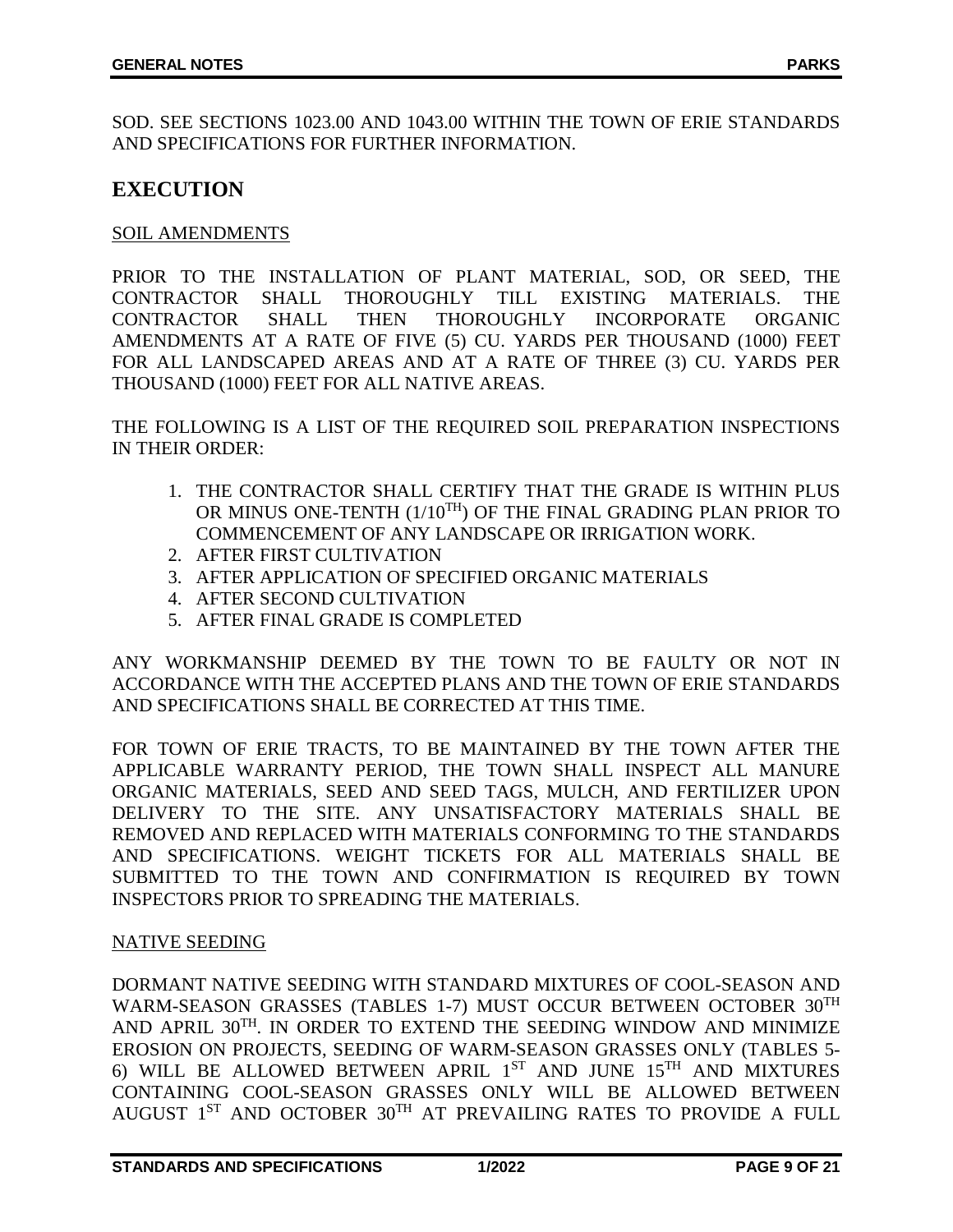MIXTURE OF BOTH COOL AND WARM SEASON GRASSES. PERMISSION FOR EXCEPTIONS TO THIS SEEDING TIME MUST BE OBTAINED PRIOR TO SEEDING FROM THE PARKS & RECREATION DIRECTOR OR DESIGNEE. NO SEEDING SHALL BE DONE WHEN THE SOIL IS FROZEN, SNOW COVERED OR EXCESSIVELY WET.

ALL NATIVE SEED AREAS ADJACENT TO TALL TRAILS AND ROADS SHALL BE PLANTED WITH TOWN OF ERIE SPECIFIED SHORTGRASS PRAIRIE NATIVE SEED MIX WITHIN FIFTEEN (15) FEET OF EDGE OF TRAILS AND ROADS BETWEEN OCTOBER 30TH AND APRIL 30TH. IF ADEQUATE SUPPLEMENTAL IRRIGATION IS IN PLACE, THIS MIXTURE MAY BE SEEDED THROUGH JUNE 15TH.

MOIST SWALE SEED MIX, IN ADDITION TO MIXED GRASS PRAIRIE NATIVE AND SHORTGRASS PRAIRIE NATIVE SEED MIX, REQUIRED IN AREAS PER TOWN OF ERIE STANDARDS AND SPECIFICATIONS.

SEEDING, MOWING AND WEED CONTROL SHALL ALL BE CARRIED OUT AS DETAILED IN THE TOWN OF ERIE STANDARDS AND SPECIFICATIONS.

CONTRACTOR SHALL APPLY BIOSOL OR APPROVED EQUAL AT A RATE OF EIGHT HUNDRED (800) POUNDS PER ACRE TO ALL NATIVE AREAS IMMEDIATELY FOLLOWING SEEDING, AND PRIOR TO THE APPLICATION OF HYDRO-MULCH.

HYDRO-MULCH SHALL BE WOOD CELLULOSE FIBER TYPE, AND SHALL BE APPLIED AT THE MINIMUM RATE OF TWO THOUSAND FIVE HUNDRED (2,500) POUNDS PER ACRE, WITH A MINIMUM RATE OF ONE HUNDRED FITY (150) POUNDS PER ACRE TACKIFIER, AND SHALL BE APPLIED IMMEDIATELY AFTER SEED APPLICATION. AT THIS RATE SOIL COVERAGE IS 100%.

STRAW CONSISTING OF SEVENTY-FIVE (75) PERCENT STRAWS LONGER THAN TEN (10) INCHES MAY BE USED ON NATIVE SEEDING. IT SHALL BE APPLIED EVENLY OVER THE SEEDED SURFACE AT THE MINIMUM RATE OF TWO (2) TONS PER ACRE AND PARTIALLY EMBEDDED INTO THE SOIL USING A CRIMPER OR SIMILAR IMPLEMENT.

ALL HYDRO-MULCH SHALL BE REMOVED FROM ALL PLANT MATERIALS, FENCES, CONCRETE AND OTHER AREAS EXCEPT FOR SEED BED. OVERLY DENSE APPLICATIONS OF STRAW MULCH, OR WINDROWS OF LOOSE STRAW MULCH WHICH MAY SMOTHER SEEDLING GRASSES, MUST BE COLLECTED AND REMOVED. STRAW MULCH BLOWN ONTO ADJACENT RESIDENTIAL AREAS SHALL BE REMOVED BY THE LANDSCAPER RESPONSIBLE FOR THE PROJECT.

ALL NATIVE SEED SHALL RECEIVE TEMPORARY IRRIGATION UNTIL SEED IS ESTABLISHED.

THE CONTRACTOR SHALL BE RESPONSIBLE FOR PROVIDING AND INSTALLING BARRIERS AND SIGNS AS REQUIRED TO PROTECT SEEDED AREAS FROM PEDESTRIAN AND VEHICULAR DAMAGE.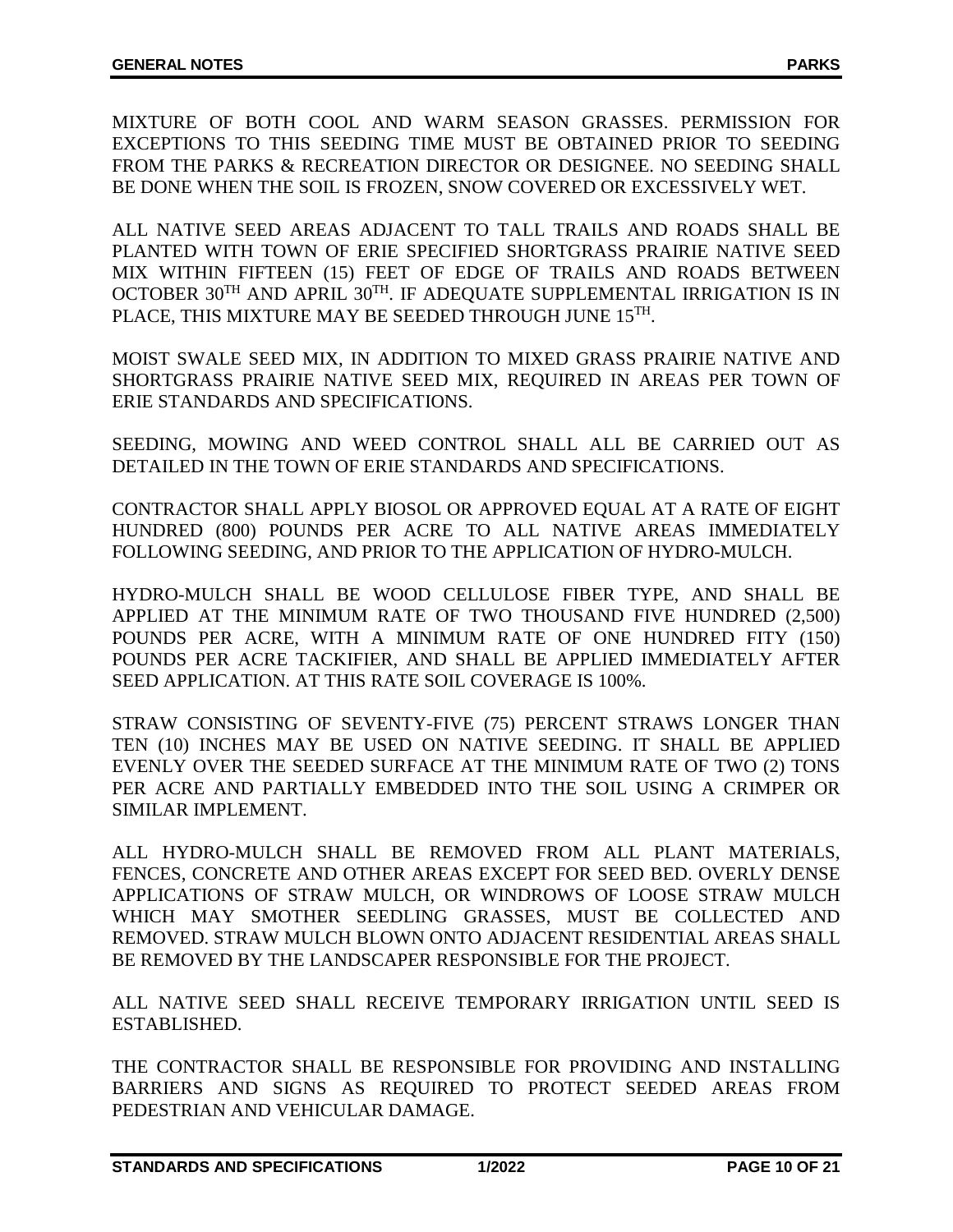THE CONTRACTOR SHALL WARRANTY ALL NATIVE SEEDED AREAS FOR CONSISTENCY AND COMPLETION OF COVERAGE. THE STANDARD OF ACCEPTABLE ESTABLISHMENT SHALL BE AT LEAST SIX (6) DESIRABLE SEEDED PLANT SEEDLINGS PER SQUARE FOOT. ALL BARE AREAS OVER 10 SQUARE FEET SHALL BE RE-SEEDED AND RE-MULCHED.

ANY REMAINING PEAT, SOIL, SAND, ROCK, OR SIMILAR MATERIAL WHICH HAS BEEN BROUGHT ONTO THE SITE, BY WORK OPERATIONS OR OTHERWISE, SHALL BE REMOVED, AND ALL OTHER REMAINING DEBRIS WILL BE DISPOSED OF. ALL GROUND AREA DISTURBED SHALL BE RENOVATED TO ITS ORIGINAL CONDITION OR TO THE REQUIRED NEW CONDITION.

# **PLANT MATERIALS**

### PLANT MATERIALS

ALL PLANT MATERIAL SHALL COMPLY WITH THE AMERICAN STANDARD FOR NURSERY STOCK ANSI Z60.1-2004.

PLANTS SHALL EXHIBIT GOOD ANNUAL GROWTH AND BUDS SHALL BE PLUMP AND WELL FITTED FOR THE SPECIES. FOLIAGE SHALL BE FULL AND DISPLAY A HEALTHY AND CONSISTENT COLOR WHEN IN LEAF. EVERGREEN FOLIAGE WILL BE GOOD INTENSE COLOR.

PLANT TAGS STATING THE CORRECT PLANT NAME AND SIZE SHALL BE SECURELY ATTACHED TO ALL PLANT MATERIALS. PLANTS SHALL BE TRUE TO THEIR NAME AS SPECIFIED. PLANT MATERIALS NOT MEETING THESE STANDARDS ARE SUBJECT TO REJECTION.

ALL DECIDUOUS TREES SHALL BE TWO (2) INCH CALIPER OR LARGER. ALL ORNAMENTAL TREES SHALL BE ONE AND A HALF (1.5) INCH CALIPER OR LARGER. CALIPER MEASUREMENT SHALL BE TAKEN SIX (6) INCHES ABOVE THE ROOT FLARE IF FOUR (4) INCHES OR LESS AND TWELVE (12) INCHES ABOVE THE ROOT FLARE FOR LARGER TREE SIZES.

ALL EVERGREEN TREES SHALL BE A MINIMUM OF SIX (6) FEET TALL OR LARGER. HEIGHT DIMENSIONS REFER TO THE MAIN BODY OF THE TREE, FROM THE ROOT COLLAR AND ABOVE.

SHRUBS SHALL BE FIVE (5) GALLON CONTAINERS OR LARGER.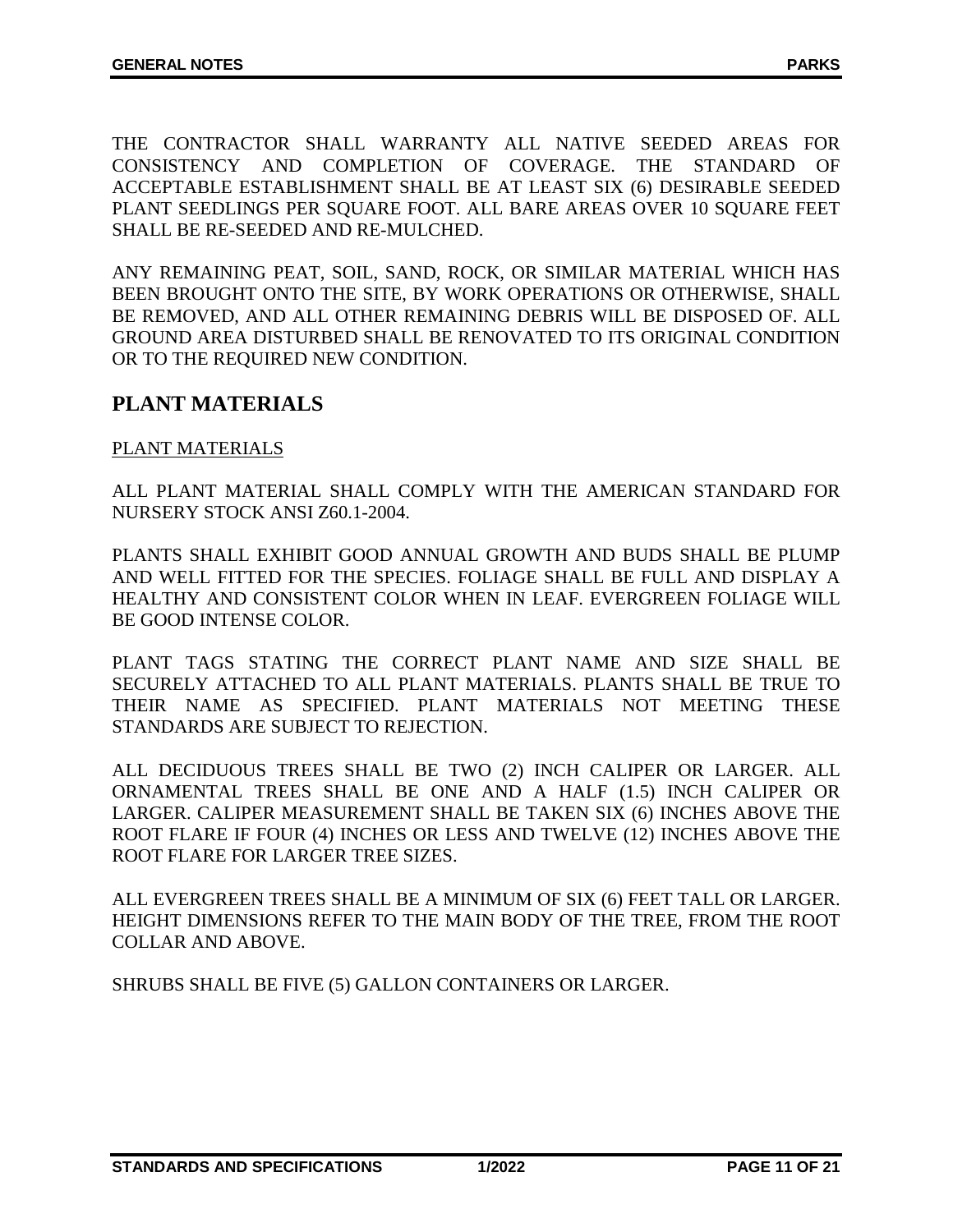PERENNIALS AND GROUNDCOVERS SHALL BE ONE (1) GALLON CONTAINER OR LARGER.

- ANY CHANGES IN SPECIES AND PLANT LOCATIONS SHALL BE SUBMITTED TO THE PARKS & RECREATION DIRECTOR OR DESIGNEE FOR REVIEW AND APPROVAL. OVERALL QUALITY AND DESIGN CONCEPT SHALL BE CONSISTENT WITH APPROVED LANDSCAPE DESIGN.
- ALL NEW AND REPLACEMENT PLANT MATERIALS REQUIRE INSPECTION AND SHALL BE TAGGED BY THE PARKS & RECREATION DIRECTOR OR DESIGNEE FOR ALL TOWN OF ERIE MAINTAINED AREAS PRIOR TO PLANTING. CONTACT APPROPRIATE TOWN OF ERIE STAFF TO ARRANGE FOR MATERIALS TO BE TAGGED.
- PLANT MATERIALS SHALL BE LIVE, HEALTHY, VIGOROUS, STRUCTURALLY SOUND, AND FREE OF DISEASE AND INSECT INFESTATIONS. PLANT MATERIALS NOT MEETING THESE STANDARDS SHALL BE SUBJECT TO REJECTION AND SHALL BE REPLACED.
- REPLACEMENT OF PLANT MATERIALS SHALL OCCUR AT THE FOLLOWING RATE:

| <b>TYPE</b>           | 1 YEAR                                         | 2 YEAR                            |
|-----------------------|------------------------------------------------|-----------------------------------|
| <b>DECIDUOUS TREE</b> |                                                | INCREASE CALIPER INCREASE CALIPER |
|                       | BY ONE (1) INCH                                | BY ONE AND ONE                    |
|                       |                                                | HALF(1.5) INCH                    |
| EVERGREEN TREE        | <b>INCREASE HEIGHT BY   INCREASE HEIGHT BY</b> |                                   |
|                       | ONE AND ONE HALF   TWO (2) FEET                |                                   |
|                       | $(1.5)$ FOOT                                   |                                   |

### **PLANTING PROCEDURES**

OPTIMUM PLANTING PERIODS ARE FROM MARCH 15 TO JUNE 15 AND FROM SEPTEMBER 1 TO OCTOBER 15.

### STORAGE

TREES SHALL BE PLANTED AS SOON AS POSSIBLE. IF NOT PLANTED ON THE DAY OF DELIVERY ALL PLANTS SHALL BE PLACED IN A TEMPORARY NURSERY, IRRIGATED DAILY, SHADED AND PROTECTED FROM SUN OR WIND. BALLED AND BURLAPPED TREES SHALL BE HEELED IN WITHIN 24 HOURS OF DELIVERY IN A COMPACT GROUP WITH SUITABLE MULCH MATERIAL PLACED AROUND AND BETWEEN THE BALLS SO THEY ARE COMPLETELY COVERED. NO PLANT SHALL REMAIN ON THE JOB SITE IN TEMPORARY STORAGE FOR OVER A MONTH.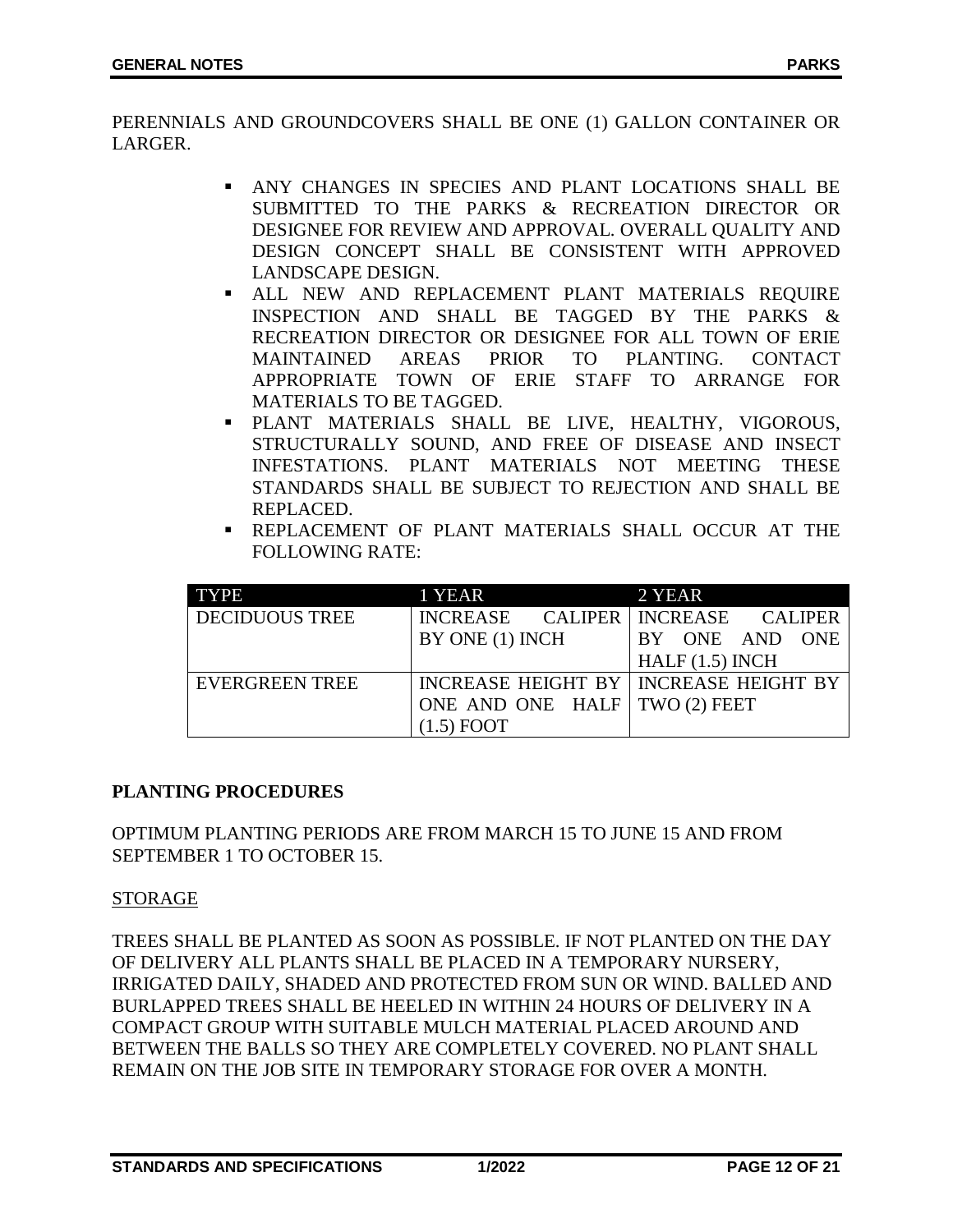### EXCAVATION

TREE PITS SHALL BE EXCAVATED A MINIMUM OF TWO (2) TIMES GREATER THAN THE DIAMETER OF THE ROOT BALL AND SHALL BE SAUCER SHAPED.

IF TREE PITS ARE DUG UTILIZING MECHANICAL EQUIPMENT, EDGES OF PLANTING HOLE SHALL BE FLARED DOWN TO CREATE A SAUCER SHAPED PLANTING PIT AND THE SIDES OF THE HOLE SHALL BE SCORED TO PREVENT GLAZING OR COMPACTION OF PLANTING HOLE.

THE DIAMETER OF ALL SHRUB PLANTING PITS SHALL BE TWELVE (12) INCHES GREATER IN DIAMETER THAN THE DIAMETER OF THE CONTAINER.

### PLANTING DEPTH

THE ROOT FLARE SHALL BE IDENTIFIED ON ALL TREES PRIOR TO PLANTING TO ASSURE THAT THE HOLE HAS BEEN DUG TO THE PROPER DEPTH – AND NO MORE. THE PLANTING PIT SHALL BE DEEP ENOUGH TO ALLOW FOR THE ROOT FLARE TO REMAIN TWO (2) INCHES HIGHER THAN THE SURROUNDING FINISH GRADE.

SHRUB PITS SHALL BE EXCAVATED SO THAT THE TOP OF THE BALL SHALL BE ONE (1) INCH ABOVE FINISH GRADE, AND AMENDED AS SHOWN ON THE PLANTING DETAIL.

PERENNIAL OR GROUNDCOVER PLANTS SHALL BE PLANTED ONE (1) INCH ABOVE FINISHED GRADE WITHIN THE AMENDED SOIL. THE CONTRACTOR SHALL INSTALL PERENNIAL OR GROUNDCOVER PLANTS TAKING NOTE OF REQUIRED ON-CENTER SPACING AND REQUIRED DISTANCES FROM EDGES.

### PLANTING

THE ROOT BALL SHALL BE PLACED ON FIRM, UNDISTURBED SOIL IN THE PLANTING PIT TO PREVENT SETTLING. ALL PLANTS SHALL BE SET PLUMB AND STRAIGHT AND IN THE CENTER OF THE PITS AND FACED FOR THE BEST EFFECT.

ALL TWINE, ROPE, BURLAP, AND WIRE FROM ENTIRE ROOT BALL OF BALLED AND BURLAPPED STOCK SHALL BE REMOVED.

ALL CONTAINERS SHALL BE REMOVED PRIOR TO BACKFILLING. THIS INCLUDES ANY ORGANIC MANUFACTURED CONTAINERS. IF THE ROOT SYSTEM OF A CONTAINER GROWN PLANT HAS BECOME CONTAINER-BOUND, THE ROOTS SHALL BE CUT VERTICALLY ON A MINIMUM OF TWO (2) SIDES OF THE ROOT MASS PRIOR TO PLANTING.

PLANTING PIT BACKFILL MIXTURE SHALL CONSIST OF TWO (2) PARTS OF EXCAVATED NATIVE SOIL AND ONE (1) PART ORGANIC SOIL AMENDMENT.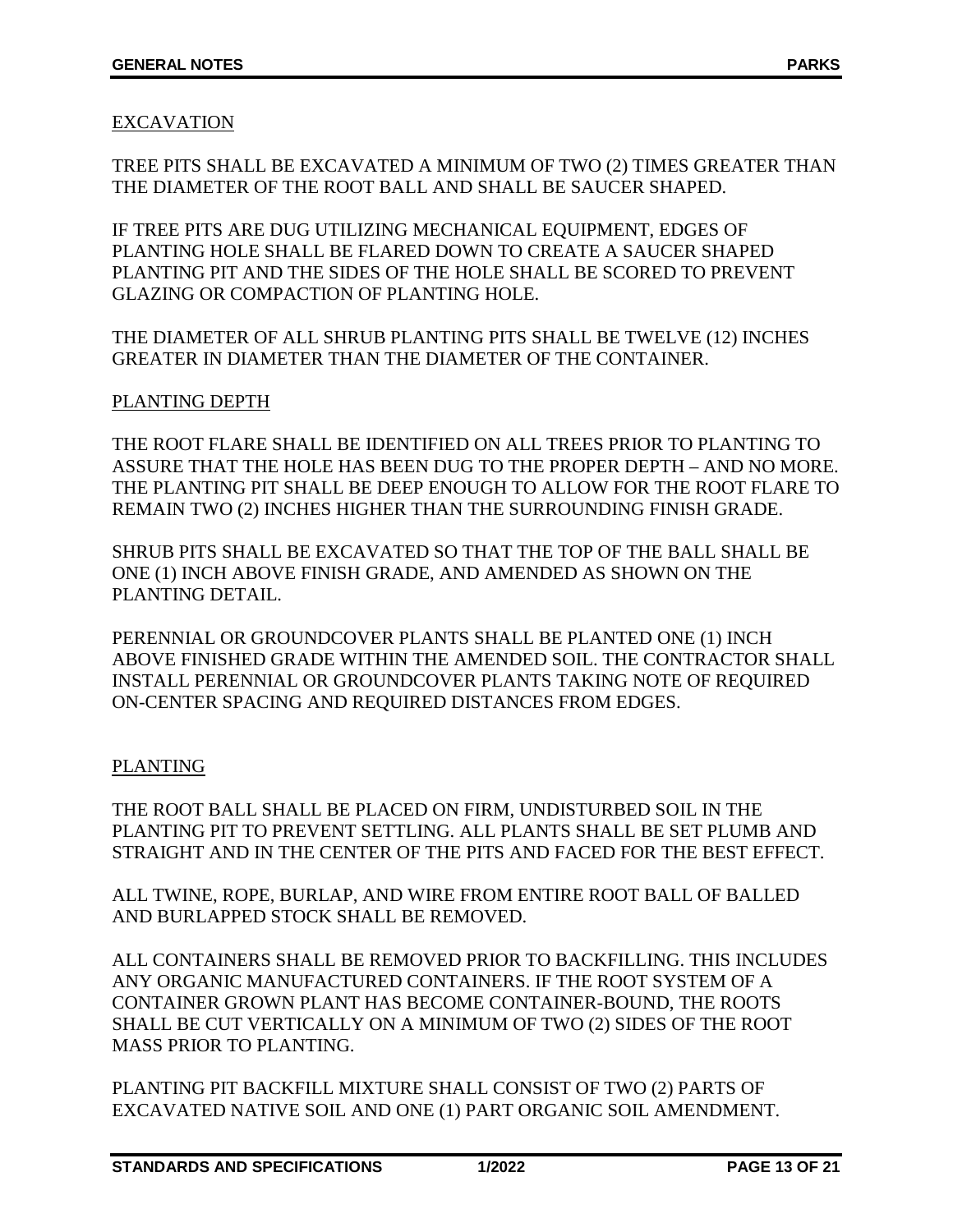ALL PLANT TAGS, FLAGGING TAPE, LABELS, STRING, ETC. SHALL BE REMOVED FROM ALL PLANT MATERIALS.

### MULCH

ALL DECIDUOUS TREES SHALL HAVE A SOD-FREE BASE AT LEAST FOUR (4) FEET IN DIAMETER AND EVERGREENS SHALL HAVE A SOD-FREE BASE EXTENDING TO THE DRIP LINE. MULCH SHALL BE THREE (3) INCHES DEEP AND SHALL BE PLACED TWO (2) INCHES FROM AND NOT MAKE CONTACT WITH TREE TRUNKS.

COBBLE AND WOOD MULCH SHALL BE SEPARATED BY THREE-SIXTEENTHS BY SIX (3/16 X 6) INCH GREEN STEEL EDGING.

### PRUNING

ALL PRUNING SHALL COMPLY WITH ANSI A300 STANDARDS AND SHALL BE ONLY PERFORMED BY AN I.S.A. CERTIFIED TREE WORKER OR ARBORIST. CONTRACTOR SHALL REMOVE AND REPLACE EXCESSIVELY PRUNED OR MALFORMED STOCK RESULTING FROM IMPROPER PRUNING.

### WATERING

THE CONTRACTOR SHALL ENSURE THAT ALL PLANT MATERIALS, SOD, AND SEEDED AREAS ARE WATERED AS NECESSARY UNTIL FINAL ACCEPTANCE HAS BEEN GRANTED.

ALL PLANT MATERIALS SHALL BE GIVEN SUPPLEMENTAL WATER AS REQUIRED THROUGHOUT THE WINTER MONTHS.

### FERTILIZATION

TREES AND SHRUBS SHALL NOT BE FERTILIZED DURING INSTALLATION OR FOR THE FIRST TWELVE (12) MONTHS FOLLOWING INSTALLATION.

### STAKING

ALL DECIDUOUS TREES SHALL BE STALKED FOR TWELVE (12) MONTHS AND EVERGREEN TREES FOR TWENTY-FOUR (24) MONTHS. CONTRACTOR IS RESPONSIBLE FOR PERIODICALLY RE-TENSIONING AND THE REMOVAL OF TREE STAKES THROUGHOUT THIS PERIOD.

#### WEEDING

ALL TREE WELLS, SHRUB, AND PERENNIAL BEDS; SEEDED AND SODDED AREAS, AND AREAS WHERE GRAVEL, ROCK OR WOOD MULCH IS TO BE USED AS A GROUND COVER, SHALL BE KEPT FREE OF GRASS AND WEEDS.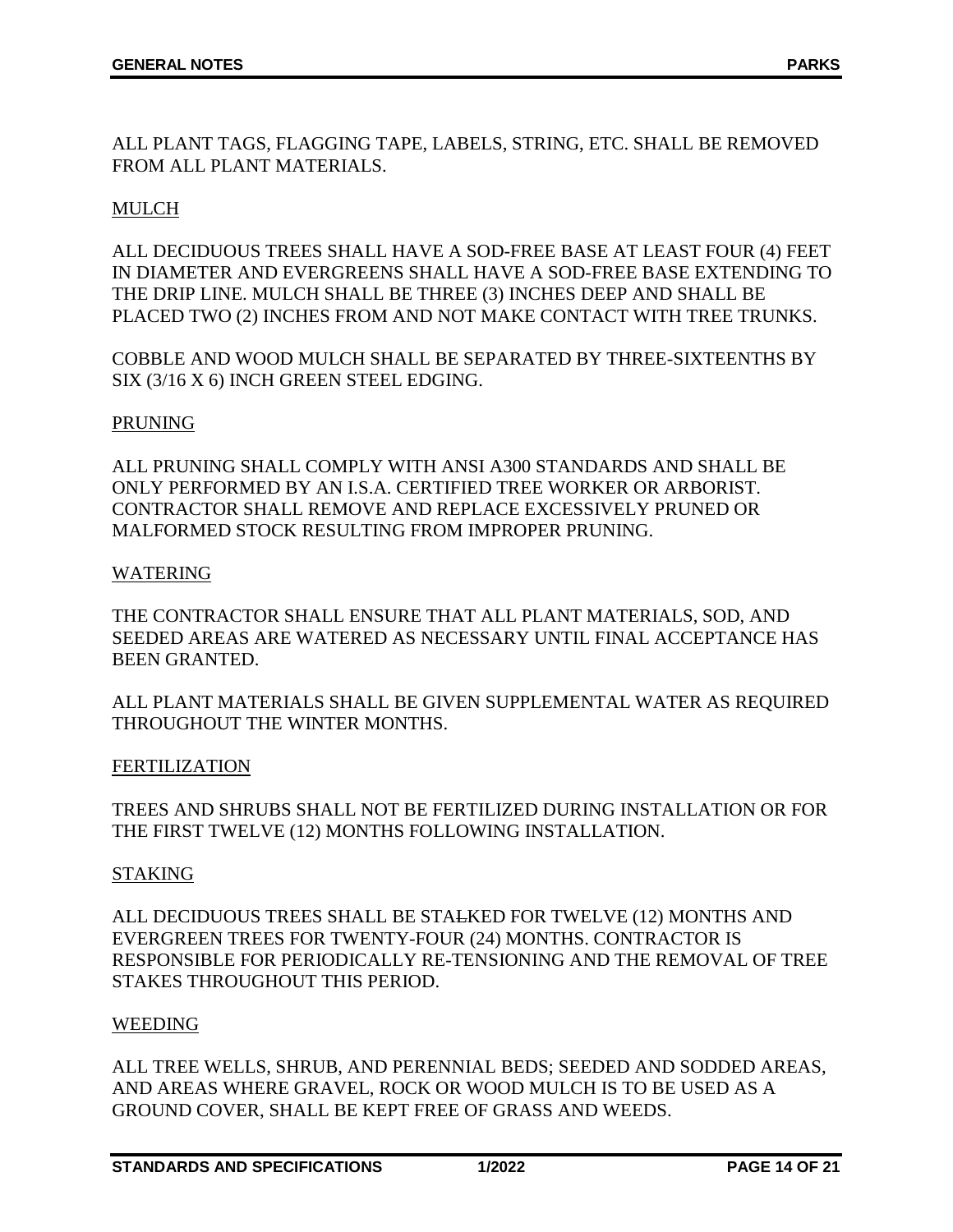### SOD

THE MAINTENANCE OF SODDED AREAS SHALL BE THE RESPONSIBILITY OF THE CONTRACTOR UNTIL FINAL ACCEPTANCE HAS BEEN GRANTED. MAINTENANCE SHALL CONSIST OF REPAIR AND REPLACEMENT OF ERODED AREAS, WATERING, MOWING (WHEN THE SOD IS ESTABLISHED). WEEDING, FERTILIZING, AND RE-SODDING AS NECESSARY TO PROVIDE AN EVEN, CONSISTENT STAND OF GRASS. ALL REPLACEMNT SODDING DEEMED NECESSARY BY THE TOWN WILL BE DONE BY THE CONTRACTOR.

THE CONTRACTOR SHALL MAINTAIN A MOWING HEIGHT OF THREE (3) INCHES. FREQUENCY OF MOWING SHALL BE DETERMINED BY THE GROWTH RATE OF THE GRASS BUT AT NO TIME SHOULD THE CLIPPINGS EXCEED TWO (2) INCHES IN LENGTH.

### LITTER REMOVAL

THE CONTRACTOR SHALL COLLECT AND REMOVE ALL LITTER AND TRASH FROM THE AREA WEEKLY AT HIS OWN EXPENSE.

*PLEASE SEE TABLES BELOW FOR NATIVE SEED MIXTURES.*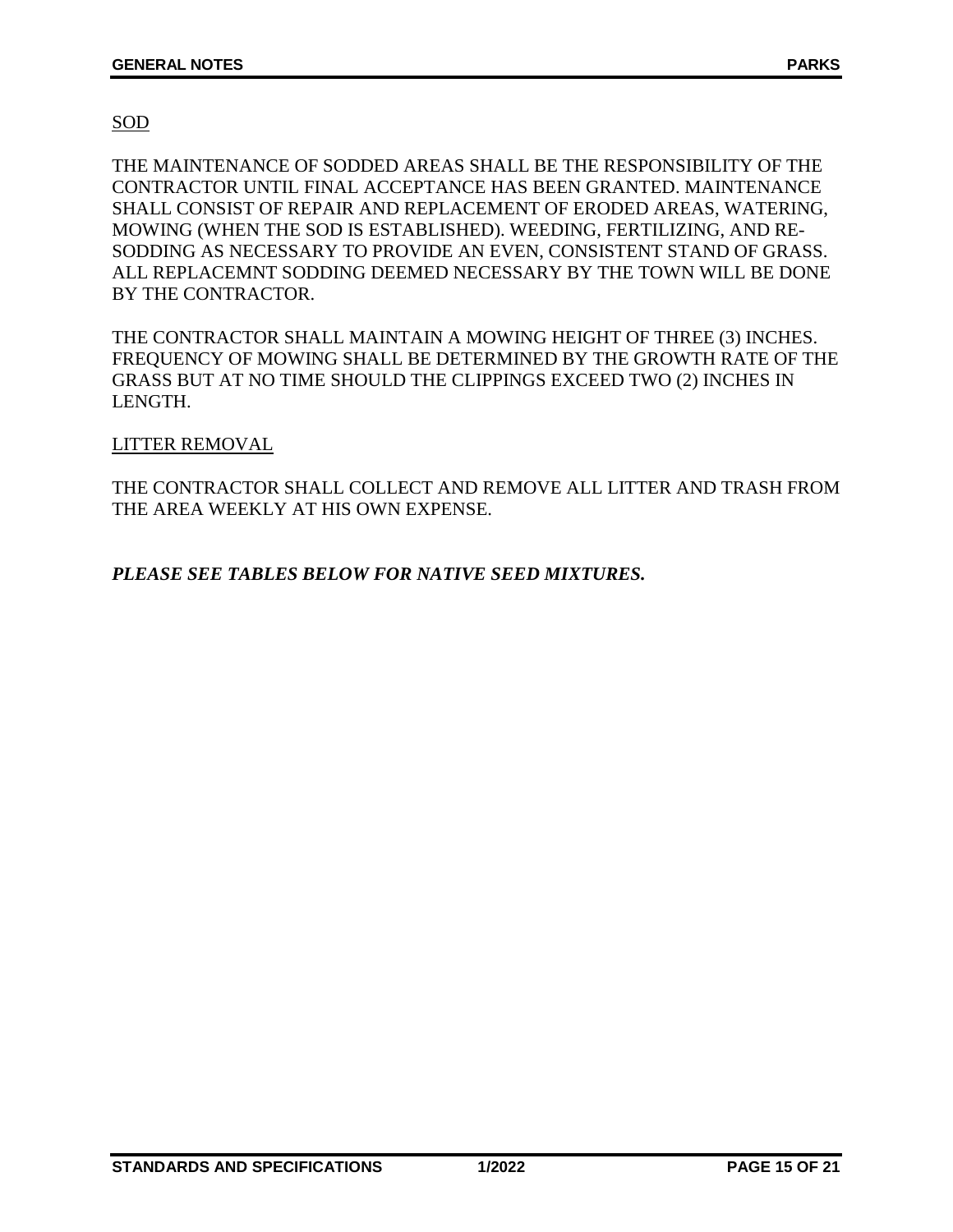**TABLE 1. MIXED GRASS PRAIRIE NATIVE SEED MIXTURE:** FOR USE IN OPEN SPACE NATIVE SEEDING AT LEAST FIFTEEN (15) FEET AWAY FROM ROAD AND TRAIL EDGES. THIS MIXTURE IS FOR GENERAL USAGE, IS DOMINATED BY SHORT TO MID-SIZED NATIVE PRAIRIE GRASSES (6-18 INCHES IN HEIGHT), BUT INCLUDES A FEW TALLER SPECIES (UP TO 36 INCHES). BEST FOR USE IN LARGER OPEN SPACE AREAS. BE SURE TO OVERSEED ANY SWALES OR MOIST AREAS WITHIN THIS SEEDING TYPE WITH THE MOIST SWALE SEED MIXTURE (TABLE 3). WHILE SEEDING IS PREFERRED BEGINNING IN LATE WINTER (AFTER FEBRUARY  $1^{ST}$ ), THIS MIXTURE MAY BE USED BETWEEN OCTOBER 30TH AND APRIL 30TH ONLY WITHOUT SUPPLEMENTAL IRRIGATION. IF ADEQUATE SUPPLEMENTAL IRRIGATION IS IN PLACE, THIS MIXTURE MAY BE SEEDED THROUGH JUNE 15TH.

| <b>COMMON NAME</b>                                                           | <b>SCIENTIFIC NAME</b>                                  | <b>VARIETY</b>                            | OZ/ACRE                 | <b>PLS</b><br><b>LBS/ACRE</b> |
|------------------------------------------------------------------------------|---------------------------------------------------------|-------------------------------------------|-------------------------|-------------------------------|
| <b>Buffalo</b> grass                                                         | <b>Buchloe dactyliodes</b>                              | Native,<br>Bison or<br>Texoka             |                         | 3                             |
| Sideoats grama                                                               | Boutelua curtipendula                                   | Butte, Niner<br>or El Reno                |                         | 5                             |
| Prairie sandreed                                                             | Calamovilfa longifolia                                  | Goshen or<br>Bowman                       |                         | 1                             |
| Blue grama                                                                   | Chondrosum gracile                                      | Lovington,<br>Alma, Native<br>or Hachita  |                         | 3                             |
| Western wheatgrass                                                           | Pascopyrum smithii                                      | Arriba or<br>Rosana                       |                         | 5                             |
| Little bluestem                                                              | Schizachryium<br>scoparium                              | Pastura,<br>Cimarron,<br>Aldous<br>Camper |                         | $\overline{\mathbf{4}}$       |
| Alkali sacaton                                                               | Sporobolus airoides                                     | Common                                    |                         | 1                             |
| Sand dropseed                                                                | Sporobols<br>cryptandrs                                 | Common                                    |                         | 1                             |
| Switchgrass                                                                  | Panicum virgatum                                        | Blackwell                                 |                         | 5                             |
| <b>SEEDING RATE POUNDS PLS/ACRE</b>                                          |                                                         |                                           | 28                      |                               |
|                                                                              | <b>Optional Addition of Native Wildflowers</b>          |                                           |                         |                               |
| Fringed sage                                                                 | Artemisia frigida                                       | Common                                    | 1                       |                               |
| Purple prairie clover                                                        | Dalea purpurea                                          | Common                                    | 6                       |                               |
| <b>Blanketflower</b>                                                         | Gaillardia aristata                                     | Common                                    | 6                       |                               |
| Gayfeather                                                                   | Liatris punctata                                        | Common                                    | $\overline{\mathbf{4}}$ |                               |
| Tansy aster<br>Prairie coneflower                                            | Machaeranthera<br>tanacetafolia<br>Ratibida columnifera | Common<br>Common                          | 3<br>3                  |                               |
| <b>OUNCES</b>                                                                |                                                         |                                           | 23                      | 1.4375                        |
| <b>SEEDING RATE POUNDS PLS/ACRE WITH</b><br><b>NATIVE WILDFLOWERS OPTION</b> |                                                         |                                           |                         | 29.4375                       |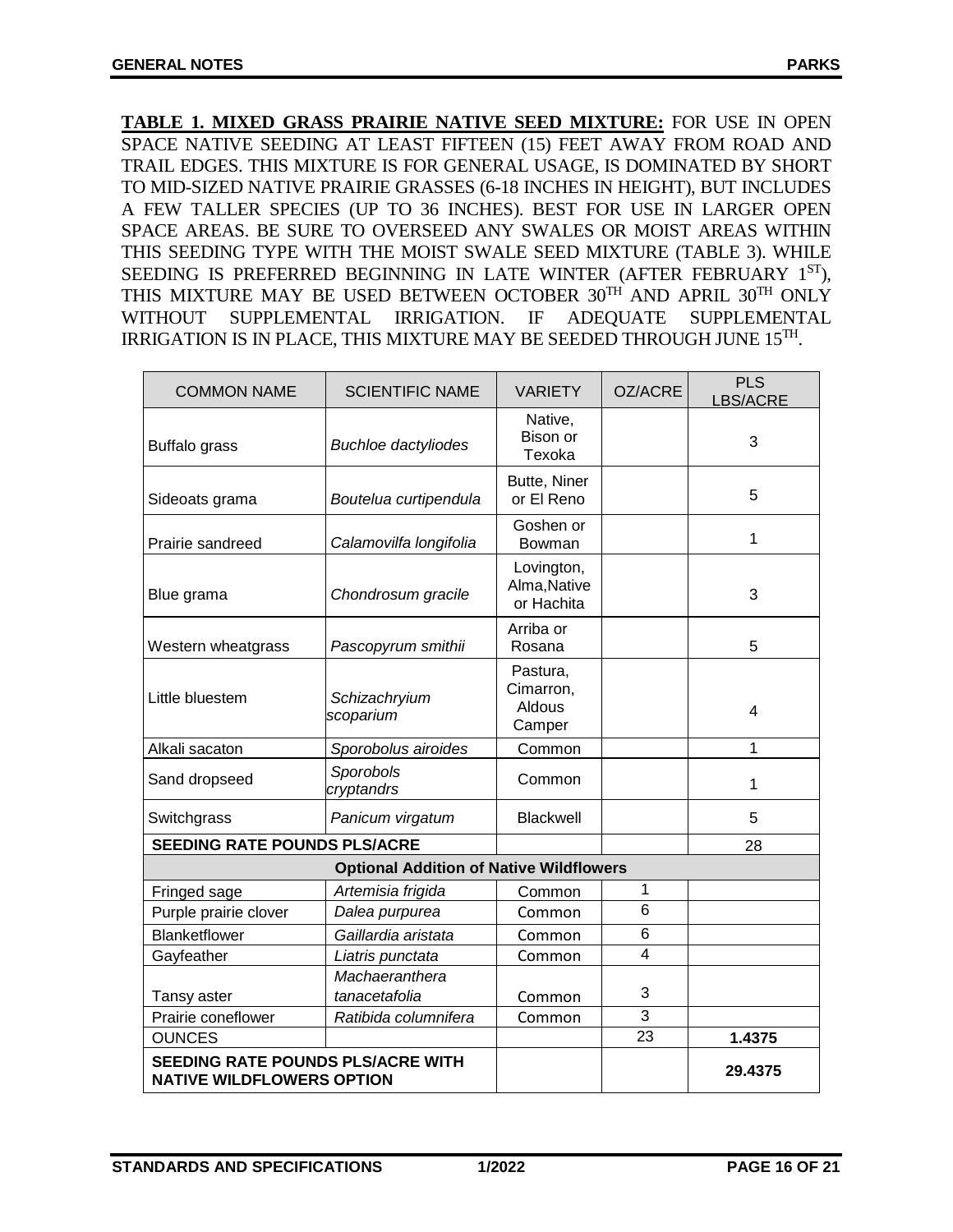**TABLE 2. SHORTGRASS PRAIRE NATIVE SEED MIXTURE:** FOR USE IN OPEN SPACE NATIVE SEEDING LESS THAN FIFTEEN (15) FEET FROM ROAD AND TRAIL EDGES. THIS MIXTURE IS FOR SPECIFIC USAGE NEAR TRAILS OR WHERE SHORTER GRASSES ARE DESIRED (SUCH AS SMALLER PARK SITES). IT IS DOMINATED BY SHORT TO MID-SIZED NATIVE PRAIRIE GRASSES (6-18 INCHES IN HEIGHT). BEST FOR USE ALONG ROADS AND TRAILS AND IN SMALLER NATIVE SEEDED PARK AREAS. BE SURE TO OVERSEED ANY SWALES OR MOIST AREAS WITHIN THIS SEEDING TYPE WITH THE MOIST SWALE SEED MIXTURE (TABLE 3). WHILE SEEDING IS PREFERRED BEGINNING IN LATE WINTER (AFTER FEBRUARY 1<sup>ST</sup>) THIS MIXTURE MAY BE USED BETWEEN OCTOBER  $30^{\text{TH}}$  AND APRIL  $30^{\text{TH}}$  ONLY WITHOUT SUPPLEMENTAL IRRIGATION. IF ADEQUATE SUPPLEMENTAL IRRIGATION IS IN PLACE, THIS MIXTURE MAY BE SEEDED THROUGH JUNE 15TH.

| <b>COMMON NAME</b>                                                    | <b>SCIENTIFIC NAME</b>     | <b>VARIETY</b>                           | OZ/ACRE | <b>PLS</b><br><b>LBS/ACRE</b> |
|-----------------------------------------------------------------------|----------------------------|------------------------------------------|---------|-------------------------------|
| Buffalo grass                                                         | <b>Buchloe dactyliodes</b> | Native, Bison<br>or Texoka               |         | 14                            |
| Blue grama                                                            | Chondrosum gracile         | Lovington<br>Alma, Native,<br>or Hachita |         | 12                            |
| Sand dropseed                                                         | Sporobolus cryptandrus     | Common                                   |         | 4                             |
| <b>SEEDING RATE POUNDS PLS/ACRE</b>                                   |                            |                                          | 30      |                               |
| <b>Optional Addition of Native Wildflowers</b>                        |                            |                                          |         |                               |
| Fringed sage                                                          | Artemisia frigida          | Common                                   | 1       |                               |
| Purple prairie clover                                                 | Dalea purpurea             | Common                                   | 4       |                               |
| Gayfeather                                                            | Liatris punctata           | Common                                   | 4       |                               |
|                                                                       | Machaeranthera             |                                          |         |                               |
| Tansy aster                                                           | tanacetafolia              | Common                                   | 3       |                               |
| <b>OUNCES</b>                                                         |                            |                                          | 12      | 0.75                          |
| SEEDING RATE POUNDS PLS/ACRE WITH<br><b>NATIVE WILDFLOWERS OPTION</b> |                            |                                          |         | 30.75                         |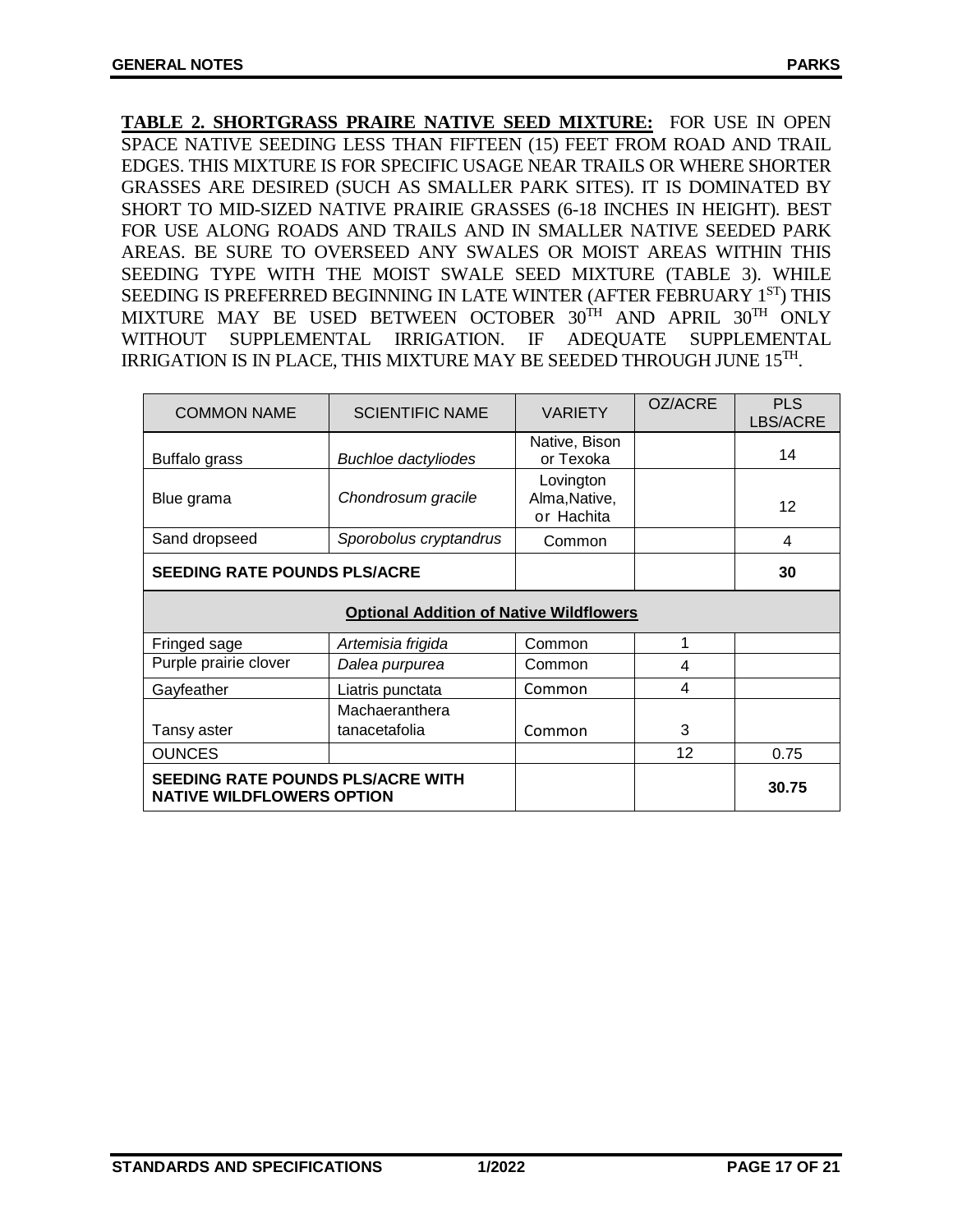**TABLE 3. MOIST SWALE SEED MIXTURE:** THIS MIXTURE IS INTENDED TO BE SEEDED OVER THE TOP OF EITHER TABLE 1 OR TABLE 2 SEED MIXTURES IN LOCATIONS WHICH MAY BE MOIST AT LEAST SOME OF THE YEAR (SUCH AS POND EDGES, SMALL OR LARGER SWALES OR DITCHES WITHIN THE OPEN SPACE AREAS, OR ALONG ROADS, IN DETENTION OR RETENTION BASINS, OR ALONG THE INNER BANKS OF IRRIGATION DITCHES. BE SURE TO SEED ONE OF THE OTHER SEED MIXTURES FIRST AND THEN ADD THIS MIXTURE TO PROVIDE ADEQUATE SPECIES ADAPTED TO MOIST CONDITIONS. THIS MIXTURE MAY BE USED BETWEEN OCTOBER 30<sup>TH</sup> AND JUNE 15<sup>TH</sup> WITHOUT SUPPLEMENTAL IRRIGATION, AND FROM JUNE  $16^{TH}$  THROUGH JULY  $31^{ST}$  IF ADEQUATE SUPPLEMENTAL IRRIGATION IS PRESENT, AND ACCEPTABLE TO THE PARKS & RECREATION DIRECTOR OR DESIGNEE.

| <b>COMMON NAME</b>                                                   | <b>SCIENTIFIC NAME</b>     | <b>VARIETY</b>             | <b>PLS</b><br><b>LBS/ACRE</b> |  |
|----------------------------------------------------------------------|----------------------------|----------------------------|-------------------------------|--|
| Woolly sedge                                                         | Carex lanuginosa           | <b>Native</b>              | 0.5                           |  |
| Nebraska sedge                                                       | Carex nebrascensis         | <b>Native</b>              | 0.1                           |  |
|                                                                      |                            | Lovington,<br>Alma, Native |                               |  |
| Blue grama                                                           | Chondrosum gracile         | or Hachita                 | 1.5                           |  |
|                                                                      |                            | Native,<br>Bison or        |                               |  |
| <b>Buffalo</b> grass                                                 | <b>Buchloe dactyloides</b> | Texoka                     | 0.5                           |  |
| Inland saltgrass                                                     | Distichlis stricta         | <b>Native</b>              | 0.5                           |  |
| Baltic rush                                                          | Juncus balticus            | <b>Native</b>              | 0.1                           |  |
| Prairie cordgrass                                                    | Spartina pectinata         | <b>Native</b>              | 1                             |  |
| Alkali sacaton                                                       | Sporobolus airoides        | <b>Native</b>              | 3                             |  |
| Switchgrass                                                          | Panicum virgatum           | <b>Blackwell</b>           | 3                             |  |
| Western wheatgrass                                                   | Pascopyrum smithii         | Arriba or<br>Rosana        | 5                             |  |
| <b>SEEDING RATE POUNDS PLS/ACRE</b>                                  |                            | 15.2                       |                               |  |
| <b>Optional Addition of Native Wildflowers</b>                       |                            |                            |                               |  |
| Aster                                                                | Aster laevis               |                            | 0.05                          |  |
| Yarrow                                                               | Achillea millefolium       | Western                    | 0.05                          |  |
| Prairie coneflower                                                   | Ratibida columnifera       |                            | 0.05                          |  |
| SEEDING RATE POUNDS PLS/ACRE WITH NATIVE<br><b>WILDFLOWER OPTION</b> |                            | 15.35                      |                               |  |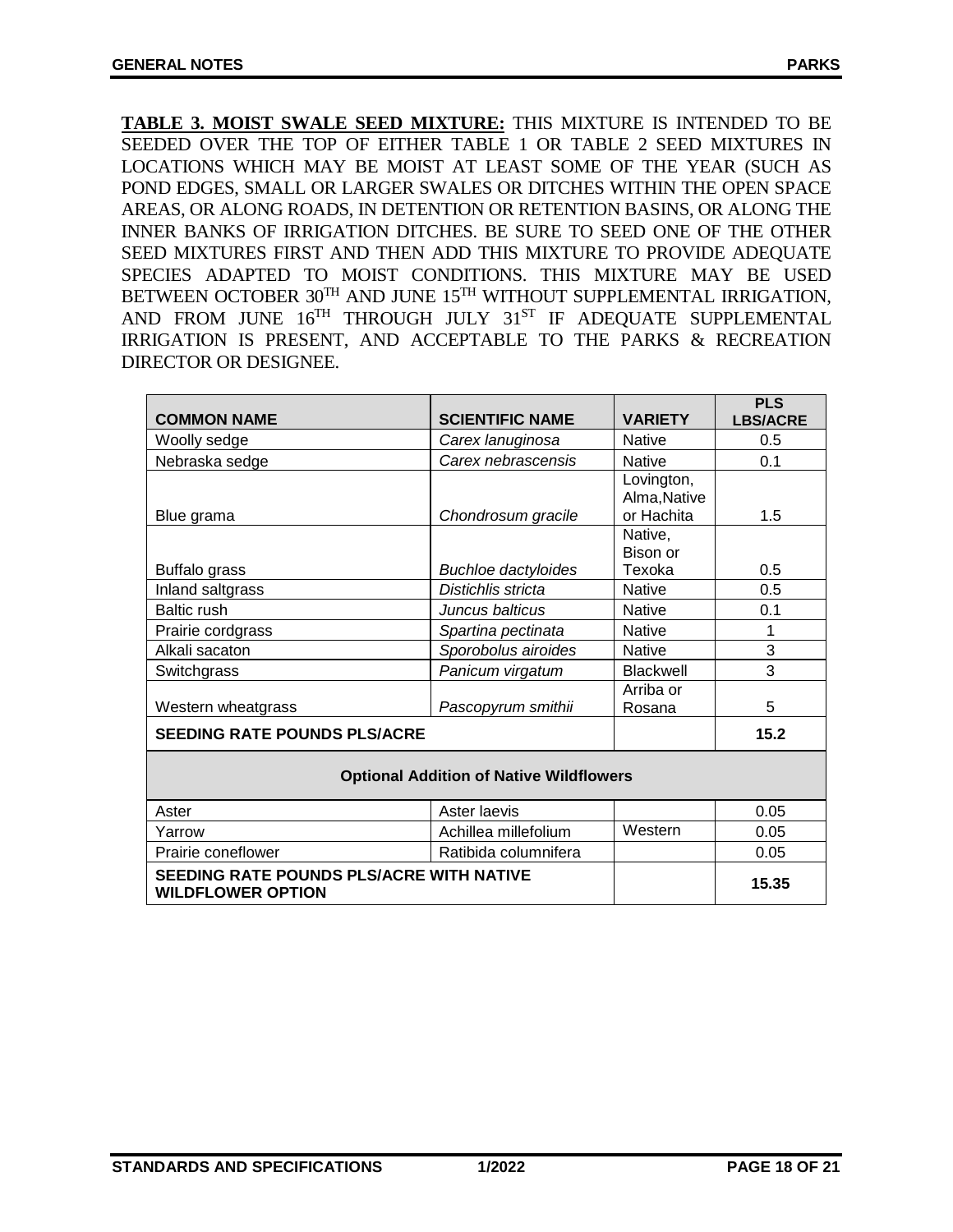**TABLE 4. ROADSIDE NATIVE SEED MIXTURE:** THIS MIXTURE IS INTENDED FOR USE FOR SEEDING OF PUBLIC WORKS ROADSIDE RE-VEGETATION PROJECTS. IT IS AN ADAPTABLE MIX OF SHORT TO MID-SIZED NATIVE AND INTRODUCED WARM AND COOL SEASON GRASSES. USE FOR PUBLIC WORKS ROADSIDE AND RIGHT-OF-WAY SEEDING PROJECTS ONLY. THIS MIXTURE MAY BE USED BETWEEN OCTOBER 30TH AND APRIL 30TH ONLY.

|                                     |                            |                            | <b>PLS</b>      |
|-------------------------------------|----------------------------|----------------------------|-----------------|
| <b>COMMON NAME</b>                  | <b>SCIENTIFIC NAME</b>     | <b>VARIETY</b>             | <b>LBS/ACRE</b> |
|                                     |                            | Arriba or                  |                 |
| Western wheatgrass                  | Pascopyrum smithii         | Rosana                     | 8.0             |
| Crested wheatgrass                  | Agropyron cristatum        | Ephriam                    | 5.0             |
| Streambank wheatgrass               | Elymus lanceolatus         | Sodar                      | 5.0             |
| Sideoats grama                      | Bouteloua gracilis         | Butte, Niner<br>or El Reno | 2.0             |
|                                     |                            | Lovington,<br>Alma, Nativ  |                 |
|                                     |                            | e or                       |                 |
| Blue grama                          | Bouteloua gracilis         | Hachita                    | 5.0             |
|                                     |                            | Native.<br>Bison or        |                 |
| Buffalo grass                       | <b>Buchloe dactyloides</b> | Texoka                     | 3.0             |
| Sand dropseed                       | Sporobolus cryptandrus     | Common                     | 1.0             |
|                                     |                            |                            |                 |
|                                     |                            |                            |                 |
| <b>SEEDING RATE POUNDS PLS/ACRE</b> |                            |                            | 29.0            |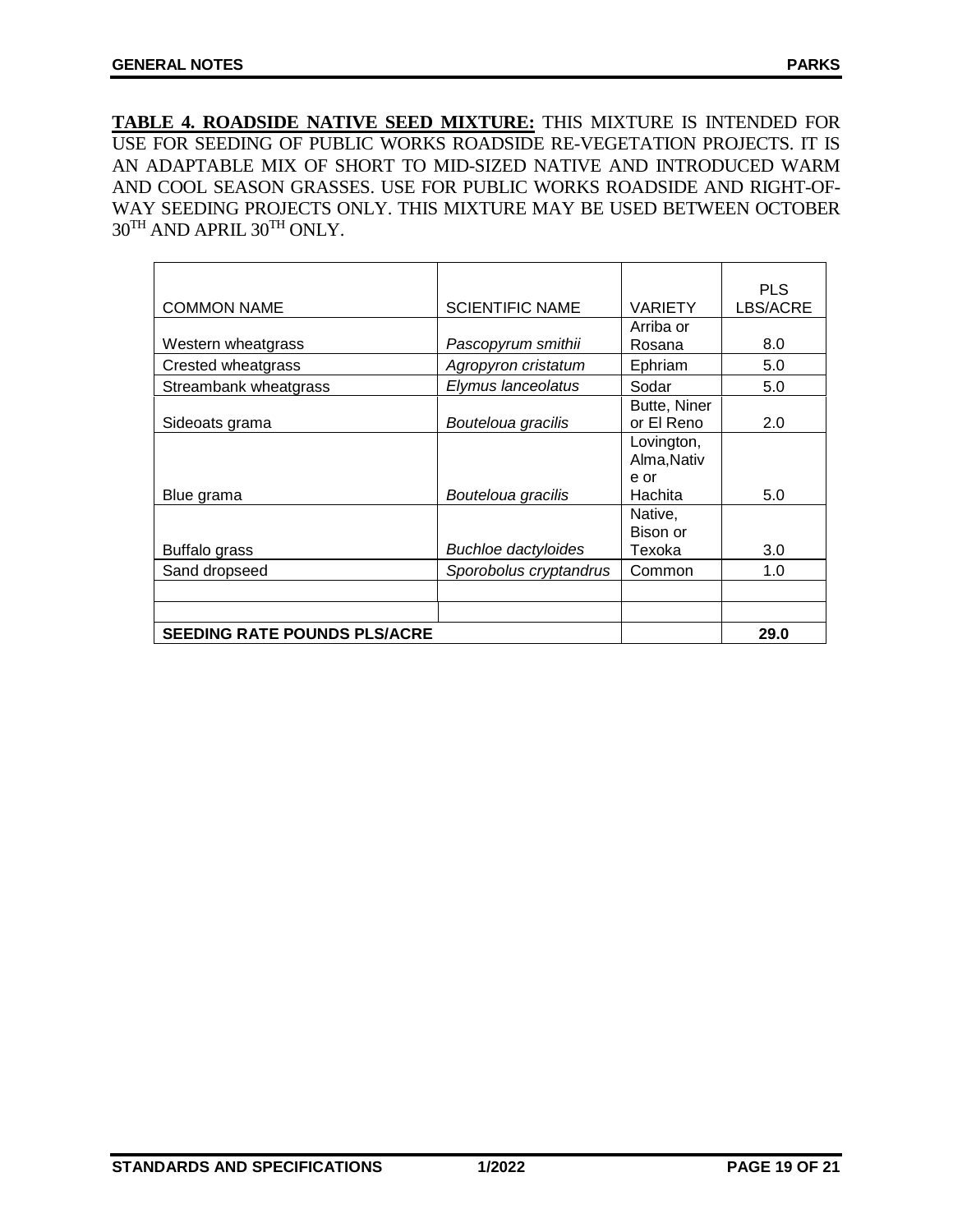**TABLE 5. WARM SEASON MIXED GRASS PRAIRIE NATIVE SEED MIXTURE:** FOR USE IN OPEN SPACE NATIVE SEEDING AT LEAST FIFTEEN (15) FEET AWAY FROM ROAD AND TRAIL EDGES. THIS MIXTURE IS FOR GENERAL USAGE, IS DOMINATED BY SHORT TO MID-SIZED NATIVE PRAIRIE GRASSES (6-18 INCHES IN HEIGHT), BUT INCLUDES A FEW TALLER SPECIES (UP TO 36 INCHES). BEST USED IN LARGER OPEN SPACE AREAS. THIS MIXTURE IS TO BE USED BETWEEN APRIL  $1^{ST}$  AND JUNE  $15^{TH}$ ONLY, UNLESS SUFFICIENT SUPPLEMENTAL IRRIGATION IS PRESENT. IRRIGATION MUST BE APPROVED BY PARKS & RECREATION DIRECTOR OR DESIGNEE. IF IRRIGATION IS PRESENT, MIXTURE CAN BE SEEDED BETWEEN JUNE 16TH AND JULY  $31^{ST}$ .

| <b>COMMON NAME</b>                  | <b>SCIENTIFIC NAME</b>     | <b>VARIETY</b>                           | <b>PLS</b><br>POUNDS/ACRE |
|-------------------------------------|----------------------------|------------------------------------------|---------------------------|
|                                     | <b>Bouteloua</b>           | Butte, Niner or                          |                           |
| Side Oats Grama                     | curtipendula               | El Reno                                  | 3                         |
| <b>Blue Grama</b>                   | Bouteloua gracilis         | Lovington,<br>Alma, Native or<br>Hachita | 3                         |
|                                     |                            | Native, Bison or                         |                           |
| <b>Buffalograss</b>                 | <b>Buchloe dactyloides</b> | Texoka                                   | 3                         |
| Switchgrass                         | Panicum virgatum           | <b>Blackwell</b>                         | 4                         |
|                                     |                            | Pastura,                                 |                           |
|                                     | Schizachyrium              | Aldous, Cimarro                          |                           |
| Little Bluestem                     | scoparium                  | n or Camper                              | 4                         |
| Alkali Sacaton                      | Sporobolus airoides        | Sabado                                   | 4                         |
| Sand bluestem                       | Andropogon hallii          | Garden                                   | 4                         |
| Sand Lovegrass                      | Eragrostis trichodes       | Nebraska 27                              | 3                         |
|                                     | Sporobolus                 |                                          |                           |
| Sand Dropseed                       | cryptandrus                | Common                                   | $\mathcal{P}$             |
| <b>SEEDING RATE POUNDS PLS/ACRE</b> |                            |                                          | 30.00                     |